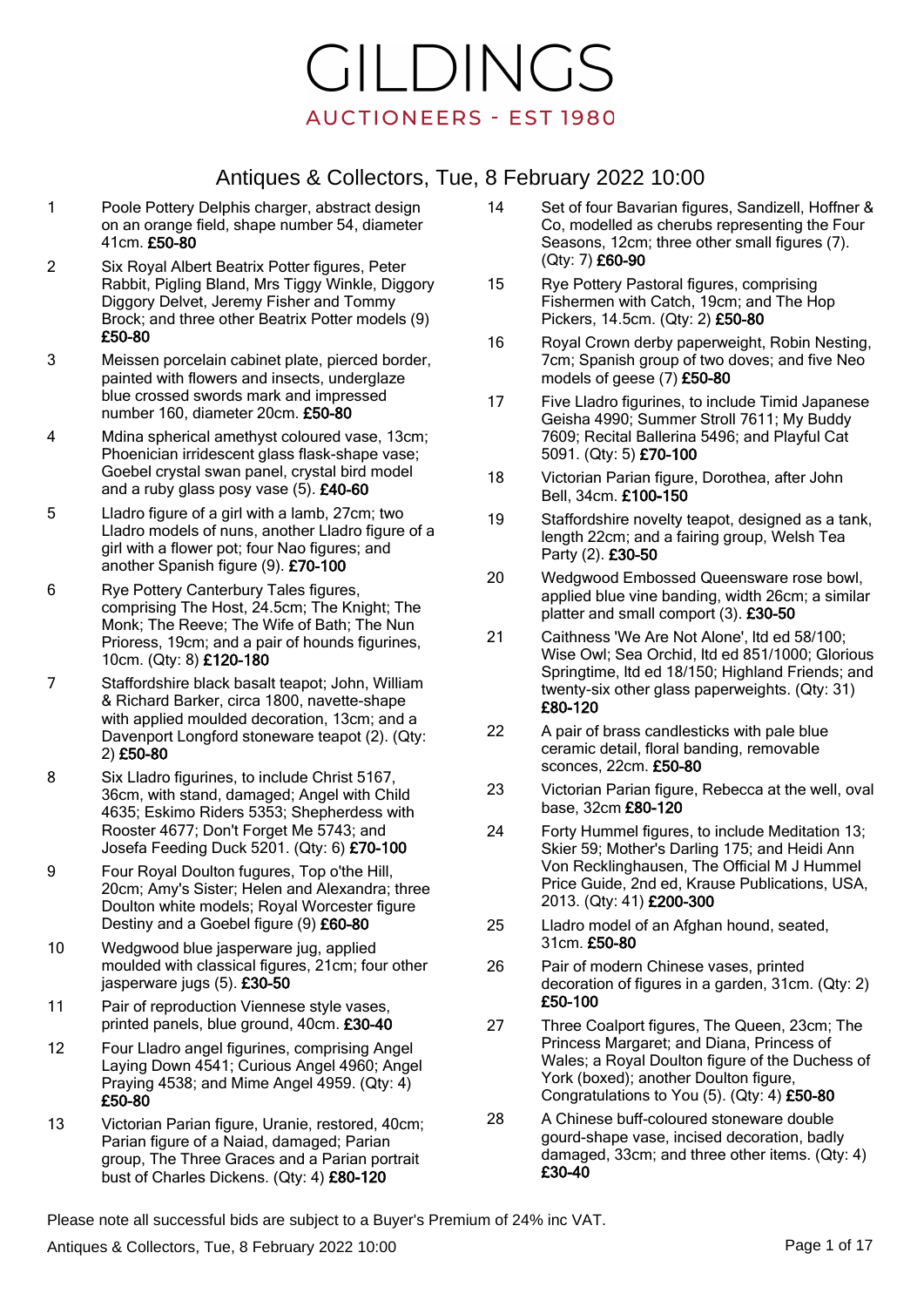### Antiques & Collectors, Tue, 8 February 2022 10:00

- 29 Set of twelve Franklin Porcelain Royal Horticultural Society flower plates, diameter 27cm; and three blue jasperware cheese dishes (15). £50-80
- 30 A tall cylindrical glass vase by Livio Seguso for Oggetti, Murano, with vertical black and red cane work against a clear body, signed Seguso AV for Oggetti, height 39cm £100-150
- 31 Small Moorcroft ginger jar and cover, Hibiscus design on a green ground, 11cm; and a small collection of Royal Crown Derby, including two paperweights modelled as a owl and sleeping fieldmouse (12) £60-100
- 32 A Meissen porcelain platter, late 20th century, of lobed circular form, diameter 33cm. £60-80
- 33 Four Bavarian figure groups, Sandizell, Hoffner & Co, comprising a family group, width 25cm; tea party; chess game and a crinoline lady, each with ceramic lace detail (4). £80-120
- 34 Wedgwood earthenware part dinner service, Mayfield pattern, including six 10", six 9", six 7", and five breakfast bowls. £15-20
- 35 Four Royal Doulton figures, The Old Balloon Seller, 20cm, Nina, Autumn Breezes and Silks and Ribbons; two small Doulton figures; charecter jug, Monty; Toby jug, Churchill; and a Parian bust of Baden Powell (9). £50-80
- 36 A pair of Cinque Ports Pottery 'Fuchsia' vases, 37cm; a Royal Worcester 'Worcester Herbs' pattern part tea set, comprising teapot (16.5cm), cups, saucers, plates; and a Copeland Spode 'Soft Whispers' part dinner service, comprising lidded tureens, plates, platters etc. £40-60
- 37 German porcelain group, Sitzendorf, designed as a coach and horses, length 17cm; three continental bocage groups; and two other figures (6) £60-90
- 38 Wedgwood blue jasperware jardiniere, applied moulded with classicla figures and swags, 21cm. £40-60
- 39 Eight sets of Russian nesting dolls / Matryoshka, to include Father Christmas; Braves baseball players; pirates; birds; cats; and bears. (Qty: 8) £30-50
- 40 A pair of Greman four light porcelain candelabra, VEB Porzellan Manufaktur, Plaue, encrusted with flowers, the bases modelled with putti, 36cm; and a Dresden floral weave bowl (3) £80-120
- 41 Near pair of Derby biscuit figures, comprising a gardener with a basket of fruit, incised No 9, and a lady with a festoon (2). £100-150
- 42 A near pair of Oriental vases, Imari style, lobed form, 24.5cm; a Royal Crown Derby Imari pattern vase, 24.5cm, damaged; a Royal Doulton 'Magnel' pattern vase, 18cm; and a Royal Doulton floral pattern jug, 21.5cm. (Qty: 5) £70-100
- 43 Family set of five NatWest piggy bank figures, 20cm and smaller. £40-60
- 44 Wedgwood blue jasperware three piece teaset, applied moulded decoration, teapot, 12cm; four other items of jasperware (7) £40-60
- 45 Lilliput Lane pottery cottages, to include Gertrude's Garden; Sweet William; Boxwood Cottage; and thirty-four others; mostly boxed. (Qty: 37) £50-80
- 46 A pair of Royal Brierley glass candlesticks, boxed; champagne flutes; wine glasses; tumblers; vases; fruit bowls and other glasswares. (Qty: 2 boxes) £50-80
- 47 A Japanese eggshell type porcelain tea service, red three character mark to base, comprising teapots, cups, saucers, plates. (Qty: 1 box) £40- 60
- 48 A Porcelaine Royale vase, floral decoration, blue and gilt feather style borders, 36cm; an Oriental blue and white brush pot, four-toed dragon design, 22cm; a pair of modern Chinese lidded tankards; and other vases. (Qty: 1 box) £50-80
- 49 A quantity of Churchill and other blue and white dinnerwares, mostly Willow pattern. (Qty: 2 boxes) £40-60
- 50 Victorian pottery cheese stand, painted plaque and other ceramics. (Qtv: Qtv) £30-50
- 51 Quantity of Dartington glass, including bowls, dishes, claret jug, etc., mostly in original boxes. £40-60
- 52 Quantity of Portmeirion Botanic Garden ceramics. £50-100
- 53 Copeland stoneware ewer, set of three salt glazed jugs, hunting jug and other decorative ceramics. (Qty: 1 box) £40-60
- 54 Quantity of decorative ceramics, tea and dinner wares, etc. (Qty: 3 boxes) £30-50
- 55 Quantity of mixed drinking glasses, including wines, hock, flutes, brandy balloons, decanters, etc. (Qty: 3 boxes) £40-60
- 56 Quantity of mixed part teasets, including Susie Cooper, Shelley and others. (Qty: 1 box) £30-50
- 57 Belleek porcelain basket, height 7cm, Wedgwood Jasperware, teaware, etc. £40-60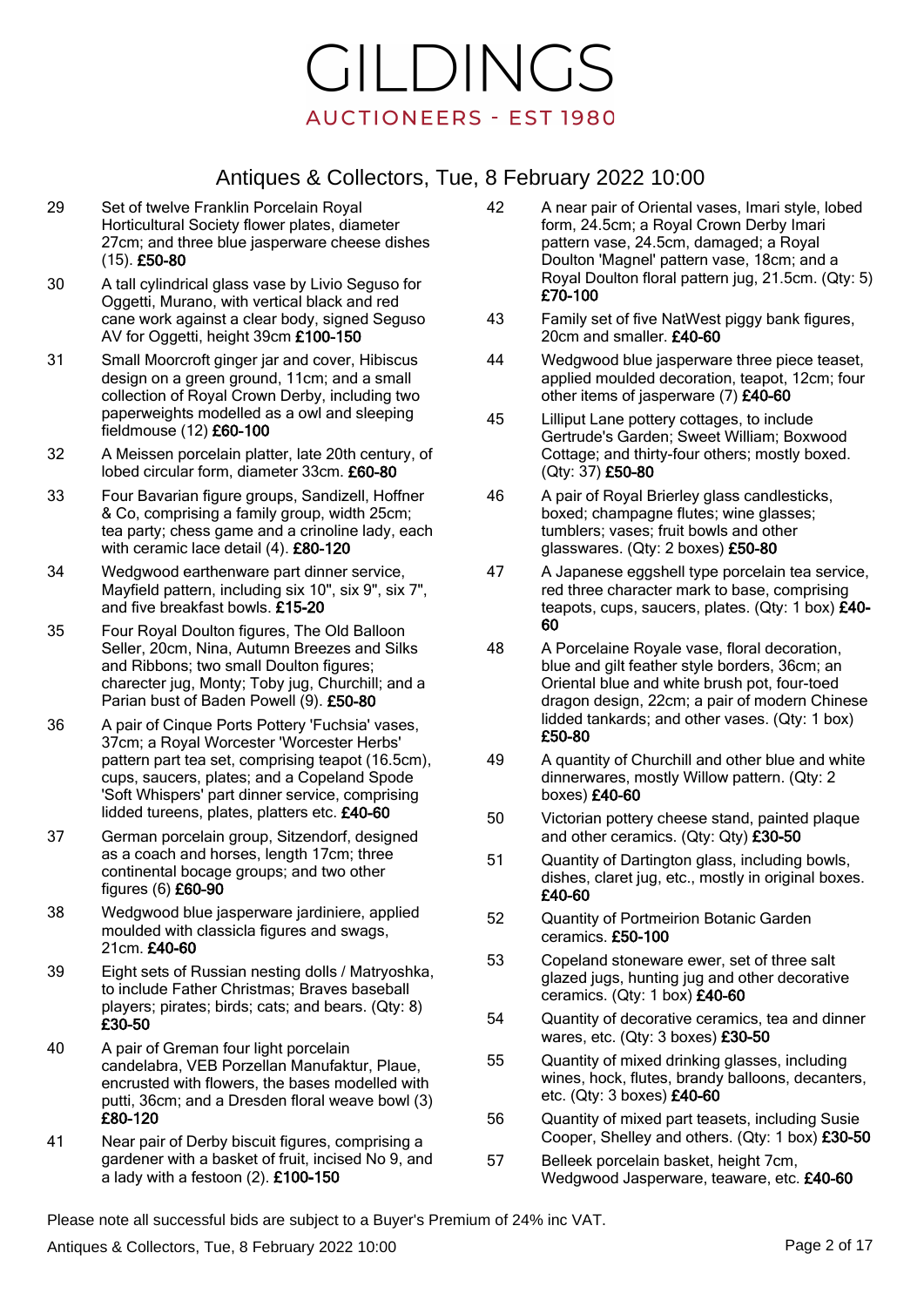# Antiques & Collectors, Tue, 8 February 2022 10:00

- 58 Quantity of blue and white printware pottery, including meat plates, Victorian plates, wash jug, ginger jars, etc. (Qty: 2 boxes) £50-100
- 59 Staffordshire pearlware bowl, transfer printed with Chinese scenes, diameter 25cm; Satsuma vase; small collection of Chinese porcelain; a Lladro figure and a wooden letter rack. £30-40
- 60 Dresden porcelain candlestick group, gold anchor mark, 26cm, damaged pair of Italian busts, other Continental figures. £50-80
- 61 Modern composition bust, integral plinth, 61cm. £20-40
- 62 Japanese Fuji china teaset, Kutani china and others. £30-50
- 63 Selection of Land of Dragons resin figures, including Lake Dragon, 18cm, Woodland Dragon, Underworld Sorceress and others. (Qty: 7) £40-60
- 64 Wedgwood blue jasperware amphora-shape vase, twin handles to the shoulders, applied moulded with palmettes, 28cm; pair of small Wedgwood planters and two other items of jasperware (5) £50-80
- 65 Carltonware 'Buttercup' pattern breakfastware, including a teaset, six place setting, butter dish with cover, two pairs of serving dishes and a preserve pot  $(27)$ . £40-60
- 66 Cantonese famille rose vase, 26cm, damaged, Wedgwood, Capo di Monte figure and other ornaments. £30-50
- 67 Six sets of Russian novelty nesting dolls / Matryoshka, depicting Russian presidents, American presidents, portraits from American dollar bills, and famous Russian composers. £50 -80
- 68 After Chiparus, Footsteps, a replica patinated art metal and ivorine figure, mid-to-late 20th century, 39cm. £50-80
- 69 Art Deco figural table lamp, by Gerdago, formed as a dancer in stylised costume next to a pedestal supporting a glass paperweight acting as a shade, gilt metal with ivorine face, on an oval onyx base, 22cm. £100-150
- 70 Charles Lemanceau, an Art Deco French pottery group, Diana and hound, white glaze, 52cm. £50 -80
- 71 A Royal Doulton 'English Renaissance' tea set, comprising teapot (19cm), milk jug, sugar bowl, cups, saucers, cake plates and side plates. (Qty: 22) £50-80
- 72 Cut glass spirit decanter, with facet cut stopper, 26cm; a moulded glass claret jug, with plated mounts; a copper kettle; an electroplated cream jug and a set of cased tea knives £20-30
- 73 Victorian parian figure, woman with fishing net and shell, rock base, 47cm. £100-200
- 74 Pair of French bronzed spelter figures, L'Agriculture, 50cm. (Qty: 2) £50-80
- 75 A Coalport 'Ming Rose' pattern part dinner and tea service, comprising plates, teapot, cups, saucers, cake plate etc. £80-120
- 76 Quantity of glassware, including Edwardian claret jug, water jug and six tumblers, Edinburgh crystal, Caithness paperweight, etc. £20-40
- 77 Whisky drinks set, including walnut stand with silver collared decanter and two tumblers, another decanter, silver plated teapot, etc. £40- 60
- 78 Bohemia Crystal vase and bowl; Royal Worcester large cup and saucer x 2; Royal Doulton shire horse; Royal Doulton pair of horses on stand; and a collection of other ceramics. £30-50
- 79 Sowerby glass vase, 9cm, two handled bowl, other pressed glass and modern glass. £50-80
- 80 Copeland parian figure, Sunshine, after Brodie, 50cm. £100-200
- 81 Tuscan china teaset, decorated with an exotic bird on a branch. £50-80
- 82 Large quantity of Poole Sherborne pattern pottery, including teaware, table wares. £40-60
- 83 Extensive Royal Worcester table service, Chapel Hill pattern, including tea, coffee and table wares. £300-500
- 83A Samuel Radford Victorian bone china tea service, blue foral printed decoration. £50-80
- 84 Sino-Indian grey schist Buddha head, fixed on a cuboid wooden plinth, 28cm overall. £100-150
- 85 G Leonardi plaster figure, Skier, 34cm and another Art Deco style plaster figure, dancer, 26cm. (Qty: 2) £50-100
- 86 A brass 'four glass' mantel clock, floral dial, mercury compensated pendulum, the movement striking on a gong and marked Medaille d'Or 1900, 27cm. £200-300
- 87 Victorian brass skeleton clock, pierced chapter ring, single fusee movement, mahogany platform, lacking dome, 30cm. £200-300
- 88 Pair of French patinated spelter figures, La Musique and La Dance, 35cm. (Qty: 2) £30-50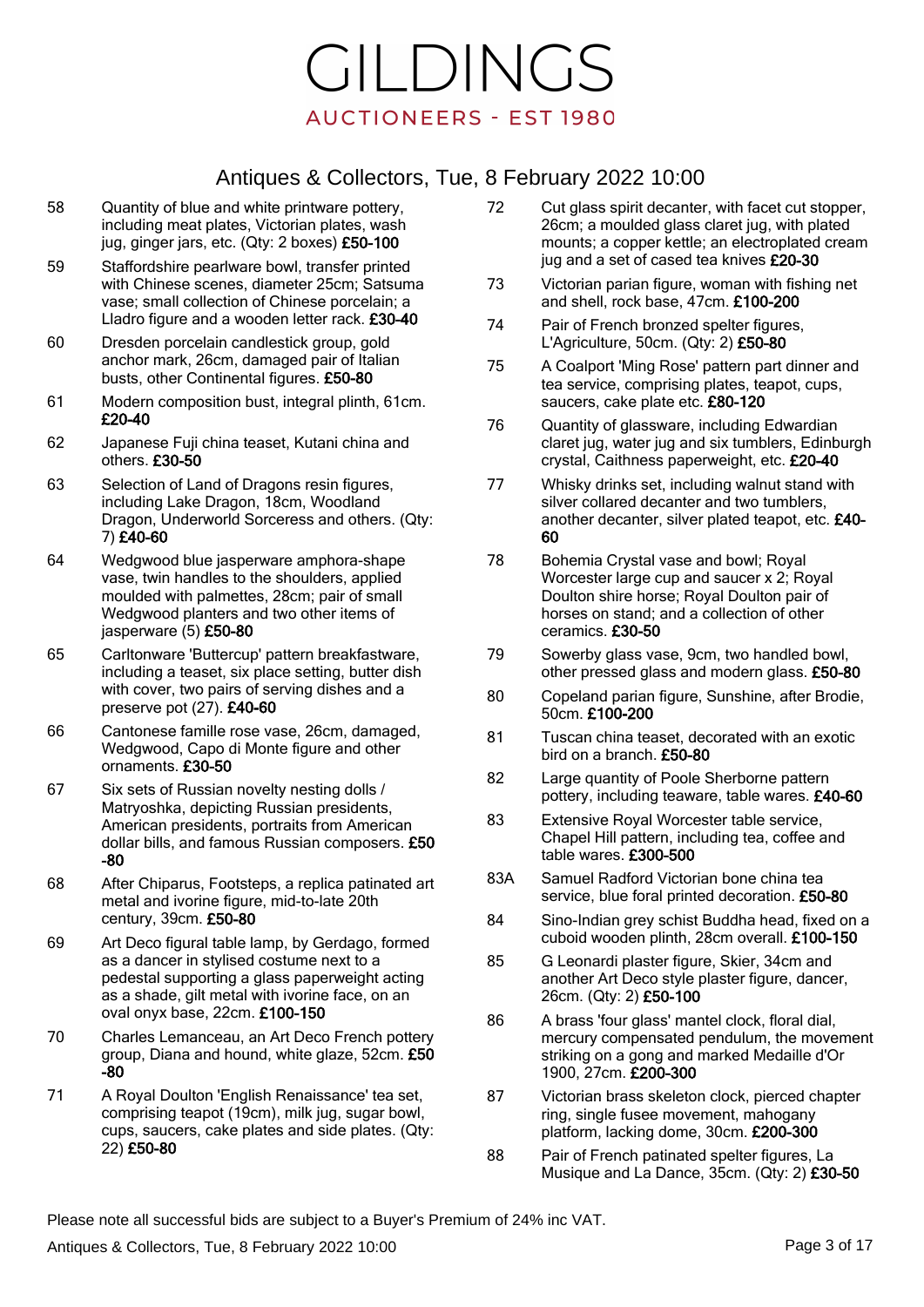#### Antiques & Collectors, Tue, 8 February 2022 10:00

- 89 Art Deco figural globe lamp, Nude dancer, gilt lacquered metal with craquelure glass, stepped alabaster base, unsigned, 46cm. £100-150
- 90 American dome-top mantel clock, walnut veneered, 36cm. £30-40
- 91 An Art Deco style sculpture, Leopard Dancer, gilt cast metal with ivorine mounts, 27cm; and another stylised futuristic dancer, possibly by Gerdago, patinated metal with ivorine, marble base, unsigned, 22cm. (Qty: 2) £30-50
- 92 Art Deco style composite figure, reclining nude, rectangular white marble plinth, 38cm. £100-150
- 93 Set of four steel quoits, probably 19th century, each of ring form stamped 4lb, outer diameter 14cm. (Qty: 4) £50-80
- 94 A selection of German lantern slides, including industrial scenes. £40-60
- 95 Edwardian oak smokers cabinet, 32cm. £40-60
- 96 Richmond resin model of a horse and hounds, 22cm; and table lamp. (Qty: 2) £20-30
- 97 Walnut correspondence box, part fitted with an end drawer, 43x31cm. £40-60
- 98 A Max Carl knitting automaton bear, 17cm. £30-50
- 99 After Chiparus, Hoop Dancer, cast art metal, raised on a onyx base, mid-to-late 20th century, 26.5cm. £50-80
- 100 Bohemian glass vase, in the Secessionist style, slender neck with tapering body, internally coloured green and purple, acid-etched with an interlocking sinuous design, with applied cabochon, unsigned, 19.5cm. £30-50
- 101 A House of Faberge 'A King is Born' collector egg, Franklin Mint, ltd ed 44883, approx. 15cm. £40-60
- 102 Edwardian inlaid oak lancet-shape mantel clock, white enamel dial, Swiss timepiece movement signed Buren, 22cm; Edwardian inlaid mahogany balloon-shape clock, enamel dial signed Elkington & Co Ltd; German walnut cased clock, marked Wurtemberg; and an oak mantel clock (4). (Qty: 4) £100-150
- 103 Edwardian granite and oak mounted desk stand, centred with a chamfered oak cross, fitted with two glass inkwells, width 29cm. £20-30
- 104 Score of the 'Messiah' Novello's edition, signed in 1942 by Sir Malcolm Sargent, Isobel Baillie and others, to celebrate the 200th anniversary of the composition the previous year; with two signed photographs of Sir Malcolm. £150-200
- 105 Quantity of decorative ceramics, including cabinet cup and saucer with crane mark, vases, bowls, glass claret jug, etc. (Qty: 2 boxes) £50- 100
- 106 Quantity of silver plated ware, including revolving breakfast dish, sugar bowl, toast rack, cutlery, etc. (Qty: 1 box) £50-100
- 107 Collection of trading cars and cigarette cards, with two framed Wills' sets. £30-50
- 108 A collection of eighteen Fraser Creation models, to include Percy's Pots, Paul the Painter, Mac the Milkman, all boxed. £40-60
- 109 Twenty-six Mr Men and Little Miss figures, Holland Craft Studios, all boxed. £50-80
- 110 A Paul Cardew 'Alice in Wonderland' teapot and mugs, boxed; a pressed glass punch bowl, with glasses and comport; two Wedgwood of Etruria flower form bowls; and other glasswares and decorative ceramics. (Qty: 2 boxes) £50-80
- 111 Seventeen Russian nesting dolls / Matryoshka, max. outer figure height ranging from 26cm to 7.5cm. £40-60
- 112 A good quantity of camera carry bags; camera lens bags; accessory bags and cases. £30-40
- 113 Journals of the Northamptonshire Regiment, 1930s, together with other publications and later typed transcripts. £50-80
- 114 Oil lamp, paperweights, Christmas 1914 tin, modern doll, etc. £40-60
- 115 Five graduated copper pans, four graduating wooden handled copper pans; two copper kettles; fish jelly mould; and a warming bed pan. (Qty: 13) £70-100
- 116 Art Deco style plaster figure, Dancer, 41cm, damaged. £30-40
- 117 Canteen of silver plated cutlery, scroll pattern handles, ten place setting, mahogany case. £50- 80
- 118 Silvered metal table lamp, Bauhaus/ Modernist design, 33cm. £50-80
- 119 James Wyld, Map of Europe, folding with canvas back, overall 57x74cm, slip case. £70-100
- 120 Victorian silver plated meat dish cover, cast handle, 47.5x36cm. £50-80
- 121 Mk6 Periscope and a marching compass. (Qty: 2) £40-60
- 122 Beaten pewter pricket candlestick, converted to a lamp, 29.5cm. £30-50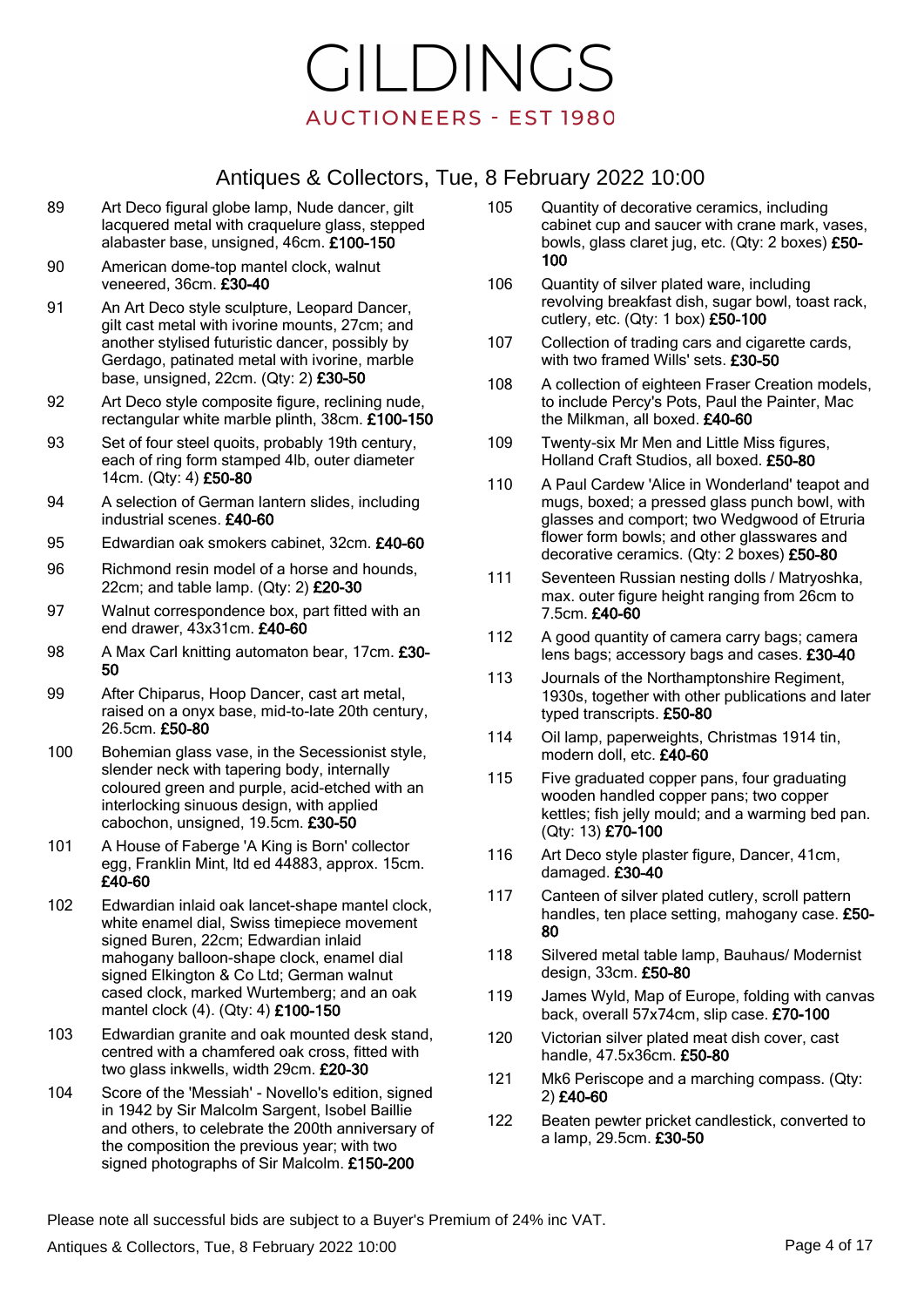### Antiques & Collectors, Tue, 8 February 2022 10:00

- 123 Two modern miniature portraits, Charles I and a young boy, and a First Day Cover of The Queen Mary. (Qty: 3) £20-30
- 124 Wooden model of three-masted brig; a set of small metal model ships; and a set of metal scout models. (Qty: 3) £40-60
- 125 Quantity of fishing flies and fly making equipment, including six hard-shell fly cases (part filled), a tin of equipment and materials for fly making, and six books on fly dressing and flies. £50-80
- 126 African coromandel wood floor-standing lamp base, carved with a figure, 87cm. £40-60
- 127 African drum, African carved hardwood bust; painted terracotta flagon; and arrangement of carved hardwood fruit; and a boomerang. £40- 60
- 128 A collection of pre-decimal coins, some with silver content, in a wooden box with prize label. Juvenile Industrial Exhibition 1865. £30-50
- 129 A collection of coins covering Great Britian (Victorian and later), Europe, USA, Canada, Africa and Far East; some with silver content; £2 coins; royal commemoratives; a white metal bracelet with coins attached; a 10 shilling bank note; Central Bank of Nigeria bank notes; a medallion commemorating a ship's surrender to HMS Bellerophon ; badges etc. (Qty: 1 box) £50 -80
- 130 A glass match striker with silver rim, London 1907, silver-plated basket, glass bonbon dish, flatware, pair of opera glasses. £40-60
- 131 A pair of silver-plated fish servers, cased; a silver-plated teapot; pair of dwarf candlesticks; chamberstick; tankard; cutlery; and other silverplated items. (Qty: 2 boxes) £50-100
- 132 A Moore & Wright engineer's box, 43cm, with micrometers and other scientific / engineering instruments. £50-80
- 133 Early Victorian mahogany writing box, brass plaque, 46cm. £80-120
- 134 Swiss musical box, Etouffoirs en Acier, 33cm cylinder, playing eight aires, rosewood and marquetry case, 61cm. £80-120
- 135 A set of six silver teaspoons, Arthur Price & Co, Birmingham 1934, ICI and lion rampant to finials; ten silver souvenir teaspoons with 'Always Ready South Shields' finial, some enamelled; another with Society of Miniature Rifles Clubs finial; a pair of silver sugar tongs; a silver napkin ring; two canteens of plated cutlery; and other cased plated cutlery; total weighable approx. 11.5oz. (Qty: 1 box) £50-80
- 136 Silver plate circular tray, cast border, 35cm and cutlery, mostly cased. (Qty: 1 box) £80-120
- 137 Collection of LP and single vinyl records, mixed genres, 1980s Pop, Orchestral, etc. (Qty: 3 containers) £50-100
- 138 Collection of GB stamps, including a few earlier high values, quite comprehensive from 1960s onward, many mint (in three Stanley Gibbons GB albums). £400-600
- 139 Collection of stamps, Royal Mail Millennium Collection, (two albums), carefully collated worldwide collection on loose leaves within files, ring-binder stock books, some loose stamps; Signoscope and other philatelic equipment. £100-150
- 140 Stanley plane, Texas plane, box of rules, adding machines / calculators, etc. including vintage cameras. £100-200
- 141 Arts and Crafts style silvered metal firescreen, the tall rectangular panel worked with a design of owls perched under a crescent moon, on stylised branches, raised on spreading supports, width 26cm, height 68cm. £50-80
- 142 Silver three piece teaset, Edward Barnard & Sons London 1934/36, Art Deco design of tapering straight sided form, teapot with ebonised handle and finial, 16cm, 30oz gross in total. £250-350
- 143 A Georgian silver teapot with matching stand, James Mince, London 1799, stand weighted, overall height 17.5cm, teapot approx. 15.5oz. (Qty: 2) £300-500
- 144 Edwardian silver rose bowl, Mappin & Webb, Sheffield 1903, embossed with swags and gardrooning, 12oz, diameter 18cm. £120-180
- 145 Continental Secessionist style glass and gilt metal biscuit box, on a pierced gilt metal tray, width 23cm; an aluminium Liberty-style box and cover, by NCJ Ltd, 12cm square; and an Arts and Crafts rectangular copper tray, 26.5x19cm. (Qty: 3) £40-60
- 146 A pair of silver candlesticks, James Deakin & Sons, Sheffield 1890, corinthian columns, square base, removable sconces, weighted, 26.5cm. (Qty: 2) £100-150
- 147 A silver napkin ring, Walker & Hall, Sheffield 1956, truncated rectangular form, engine-turned with engraved initials; three other silver napkin rings; and four plated napkin rings; total weighable approx. 3.5oz. (Qty: 8) £40-60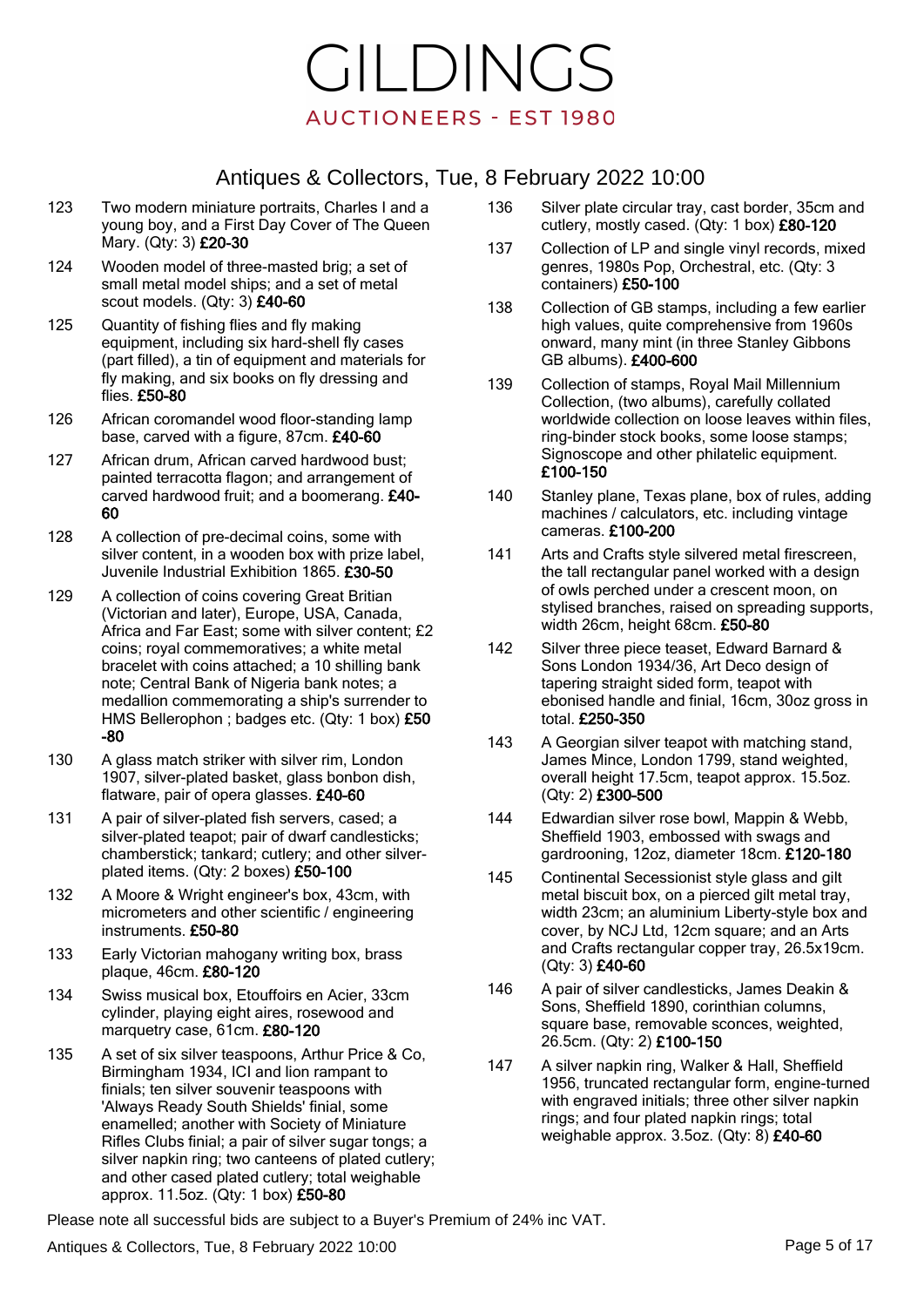# Antiques & Collectors, Tue, 8 February 2022 10:00

- 148 A small silver salver, Robert Pringle & Sons, London 1923, circular form, pie crust border, on three raised scroll feet, 20cm diameter; and two silver cigarette cases, both engine-turned with engraved initials; total approx. 18oz. (Qty: 3) £100-150
- 149 A WMF Secessionist covered jug, tapering form, the lower body cast with stylised roundels, elongated thumb pull and handle, stamped Ostrich mark, 22cm. £60-80
- 150 A pair of silver dwarf candlesticks, William Devenport, Birmingham 1898, Corinthian columns, square bases, 13.5cm, weighted. (Qty: 2) £100-150
- 151 A silver bon bon dish, WC, London 1893, repousse chased floral decoration, engraved initials to centre; and two silver Christmas spoons, John Pinches, London 1975 and 1976; total approx. 9oz. (Qty: 3) £100-150
- 152 A white metal coffee pot and milk jug, 800 standard, German hallmarks, hammered finish, approx. 26oz. (Qty: 2) £250-300
- 153 A silver condiment set, James Gloster Ltd, Birmingham 1933, cased; a silver child's flatware set, cased; Georgian silver spoons; and a pair of sugar tongs. (Qty: 1 box) £100-150
- 154 A set of six silver teaspoons, Cooper Brothers & Sons Ltd, Sheffield 1966, cased; a silver cigarette case; other silver teaspoons; salt spoons; sugar tongs; pickle fork; a cheroot with white metal mounts, cased; and a silver-topped glass jar; total weighable approx. 10.5oz. (Qty: 1 box) £80-120
- 156 Chinese violin, two piece back 36cm, with a bow, cased. £30-50
- 157 Two George V gold Sovereign coins, 1911 and 1913, 8g each. (Qty: 2) £500-600
- 158 Elizabeth II gold Sovereign coin, 1967, 8g. £260 -300
- 159 Elizabeth II gold Sovereign coin, 1967, 8g. £260 -300
- 160 Elizabeth II gold Sovereign coin, 1967, 8g. £260 -300
- 161 George V gold Sovereign coin, 1911, 8g, £260-300
- 162 Elizabeth II gold Sovereign coin, 1967, 8g. £260 -300
- 163 Elizabeth II gold Sovereign coin, 1967, 8g. £260 -300
- 164 Elizabeth II gold Sovereign coin, 1967, 8g. £260 -300
- 165 Elizabeth II gold Sovereign coin, 1967, 8g. £260 -300
- 166 Elizabeth II gold Sovereign coin, 1967, 8g. £260 -300
- 167 Elizabeth II gold Sovereign coin, 1967, 8g. £260 -300
- 168 Elizabeth II gold Sovereign coin, 1967, 8g. £260 -300
- 169 Elizabeth II gold Sovereign coin, 1967, 8g. £260 -300
- 170 Elizabeth II gold Sovereign coin, 1967, 8g. £260 -300
- 171 Elizabeth II gold Sovereign coin, 1967, 8g. £260 -300
- 172 Elizabeth II gold Sovereign coin, 1967, 8g. £260 -300
- 173 Elizabeth II gold Sovereign coin, 1967, 8g. £260 -300
- 174 Elizabeth II gold Sovereign coin, 1967, 8g. £260 -300
- 175 Elizabeth II gold Sovereign coin, 1967, 8g. £260 -300
- 176 Elizabeth II gold Sovereign coin, 1967, 8g. £260 -300
- 177 Elizabeth II gold Sovereign coin, 1967, 8g. £260 -300
- 178 Elizabeth II gold Sovereign coin, 1967, 8g. £260 -300
- 179 Elizabeth II gold Sovereign coin, 1967, 8g. £260 -300
- 180 Elizabeth II gold Sovereign coin, 1967, 8g. £260 -300
- 181 Elizabeth II gold Sovereign coin, 1967, 8g. £260 -300
- 182 Elizabeth II gold Sovereign coin, 1967, 8g, £260 -300
- 183 Elizabeth II gold Sovereign coin, 1967, 8g. £260 -300
- 184 Pour le Merite star medal, modern replica. £40-60
- 185 Coins; Collection of modern crowns, Churchill, Royal Wedding, etc., together with cupronickel coinage, a few silver items, Royal Mint year sets, etc. £70-100
- 186 Wallace after Turner, Hastings, monochrome print, 1851, 47x62cm, torn. £30-40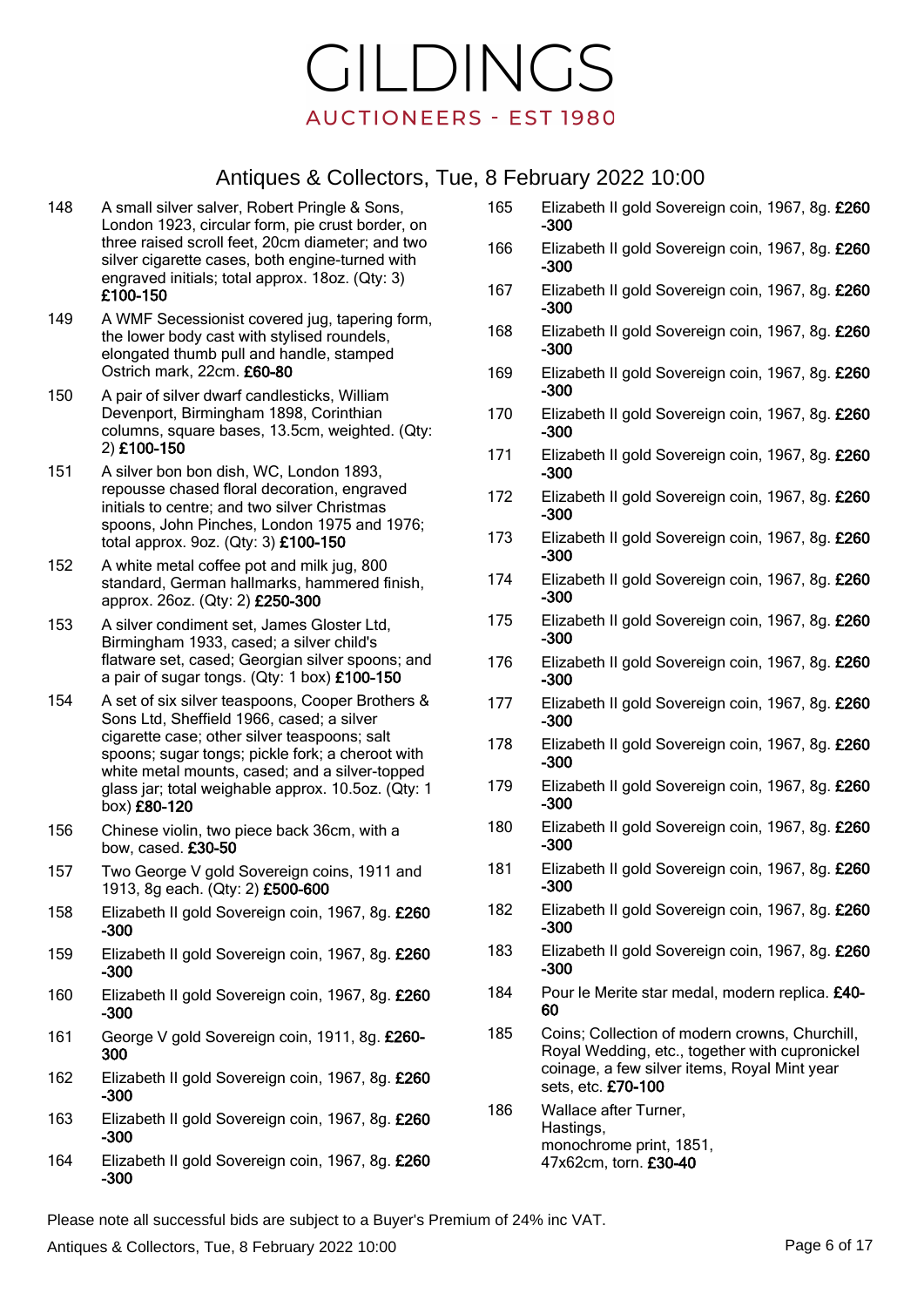#### Antiques & Collectors, Tue, 8 February 2022 10:00

186A Thomas A Pote, Opening ceremony Rothwell garden fete, 1968, oil on board, signed, labelled on the reverse, 32x44cm; Church of The Holy Trinity, oil on board, signed, 34x43cm; Early morning Rothwell, oil on board, signed, 32x41cm. £30-50

- 187 Bela Balogh (Hungarian), Still life of flowers, oil on canvas, signed, 60x50cm. £150-200
- 188 A collection of 19th century/ early 20th century daguerreotypes and ambrotypes, six, each cased, various sizes. £100-200

189 Braum, Lake scene, oil on canvas, signed, 40x51cm. £50-80

190 June Wilkinson, Long walk home, watercolour, signed, 28x34cm; Allan McIntosh, Wolfgang in Bath, watercolour, signed, 38x28cm, both mounted but unframed. (Qty: 2) £20-30

190A Thomas A Pote, Corner of Piazza del Campo, Siena, oil on board, signed, labelled on the reverse, 44x58cm; Main Street, Pieve di Teco, Italy, oil on board, signed, 49x36cm; Street Scene, Agost, Spain, oil on board, signed, 33x43cm; Figures, oil on board, unsigned, 29x39cm. £30-50

- 191 A collection of modern Chinese and Eastern embroidered pictures, the largest 35x50cm, (Qty: 4) £50-80
- 192 Frank Brangwyn, view of courtyard, etching, signed in pencil, 22x75cm. £50-80
- 193 C H, Study in Switzerland, initialled, watercolour, 11x17cm. £20-30

194 Peter Nuttall, Butterfly in cathedral space, watercolour, signed and dated 84, 55x46cm. £50-80

- 195 A Wedgwood Limited Edition "Enchanted Palace" Fairyland lustre ceramic plaque, numbered 108/250, after an original design by Daisy Makeig Jones, framed with a cut-out on the reverse to reveal the backstamp and edition number, approximately 29cm x 20cm. £150-200
- 195A Thomas A Pote, Ferry Boat Inn, Hayling Island, oil on board, signed, 34x44cm; Rocky Coast, oil on board, signed, 34x44cm; Evening Promenade, Lyme Regis, oil on board, signed, 26x36cm; West India Docks Sunday morning. oil on board, signed, 28x38cm; Low tide, oil on board, unsigned, 19x23cm. £30-50
- 196 Woods, Still life, oil on canvas, signed, 46x74cm. £30-40
- 197 Mary Wastie, River landscape, oil on canvas, signed, 39x53cm. £30-40
- 198 Bill Oddie's 'Colouring Guide to Birds' book, with his original signed sketch of the cover, 19x27cm. £80-100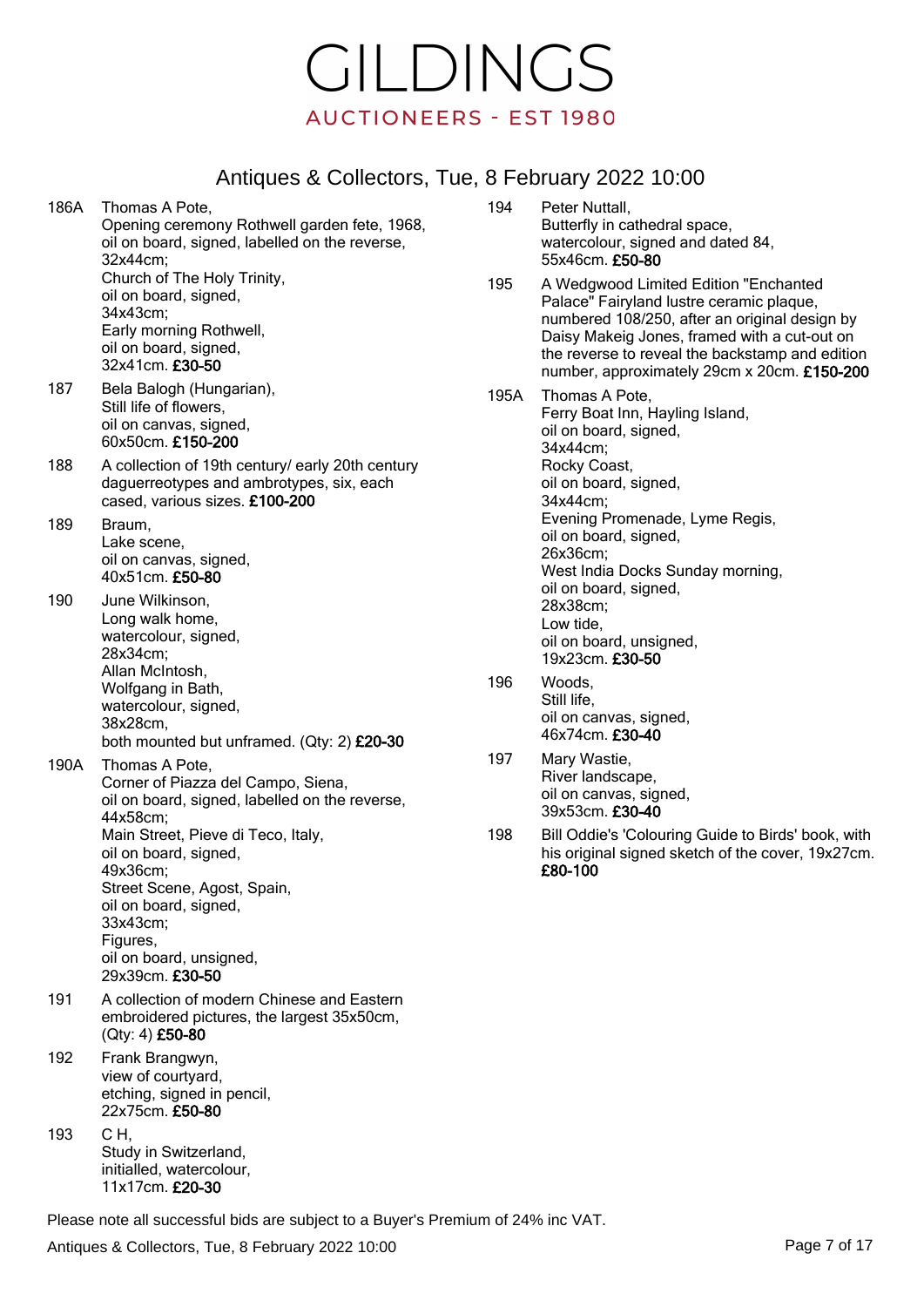#### Antiques & Collectors, Tue, 8 February 2022 10:00

| 199  | William Thomas Tattersall,<br>The Old Weir Bridge, Killarney National Park in<br>County Kerry, Ireland, 1909,<br>watercolour,<br>29x40cm;<br>and by the same hand,                                                                                                                                                                                                                                                         | 202  | Herbert William Hicks,<br>Landscape,<br>watercolour, signed,<br>$14x22cm$ ;<br>Andrew Miller, watercolour; Alexander print of<br>Oxford High Street. (Qty: 3) £40-60                                                                                                                                                                                                                |
|------|----------------------------------------------------------------------------------------------------------------------------------------------------------------------------------------------------------------------------------------------------------------------------------------------------------------------------------------------------------------------------------------------------------------------------|------|-------------------------------------------------------------------------------------------------------------------------------------------------------------------------------------------------------------------------------------------------------------------------------------------------------------------------------------------------------------------------------------|
|      | Sea Waves, 1909,<br>watercolour,<br>29x40cm;                                                                                                                                                                                                                                                                                                                                                                               | 203  | Kitty Wigmore, a collection of watercolours of<br>local interest and ethnic interest. (Qty: 6) £50-80                                                                                                                                                                                                                                                                               |
|      | Ken J Messer,<br>Langstone Mill,<br>gouache/watercolour,<br>37x55cm,<br>Provenance: Guildhall Art Gallery 1970s;                                                                                                                                                                                                                                                                                                           | 204  | Sebi (contemporary African School),<br>Village scene,<br>oil on canvas, laid on panel,<br>70x100cm<br>and two other African paintings. (Qty: 3) £40-60                                                                                                                                                                                                                              |
|      | Michael J Mercer,<br>The Broads,<br>pastel on paper,<br>52x71cm;<br>and<br>M Bailey,<br>Fleet Street,<br>watercolour,<br>25.5x17.5cm. £80-120                                                                                                                                                                                                                                                                              | 205  | Continental School,<br>Landscape with cattle,<br>oil on millboard,<br>27x21cm;<br>C E Dinning, Meadow Walk, gouache; two<br>topographical engravings, Ingatestone and<br>Windsor; photographic print, Dorothy's<br>courtship; and a modern colour print after Rodin.<br>(Qty: 6) £20-30                                                                                             |
| 199A | Thomas A Pote,<br>Play boats at rest,<br>oil on board, signed,<br>39x49cm;<br>George Street, Torquay,<br>oil on board, signed,<br>33x43cm;<br>Boats at rest,<br>oil on board, signed,<br>33x43cm;<br>Sunny day, ST Mawes, Cornwall,<br>oil on board, signed,<br>23x28cm;<br>Boats at Langstone harbour,<br>oil on board, signed,<br>29x36cm;<br>Low tide, The Gannel, Newquay,<br>oil on board, signed,<br>26x36cm. £30-50 | 205A | Thomas A Pote,<br>The bridge, ST Ives, Hunts.,<br>oil on board, unsigned,<br>32x43cm;<br>Barn,<br>oil on board, unsigned,<br>32x43cm;<br>Abington Mill Lane,<br>oil on board, signed,<br>29x39cm,<br>The missing gate,<br>oil on board, signed,<br>29x39cm;<br>Edge of town,<br>oil on board, unsigned,<br>23x33cm;<br>The road by the church,<br>oil on board, signed,<br>23x29cm; |
| 200  | Jan,<br>still life of flowers,<br>oil on board, signed,<br>44x54cm. £40-60                                                                                                                                                                                                                                                                                                                                                 |      | Lane to the farm, summer evening,<br>oil on board, unsigned,<br>23x33cm;<br>Red roses,<br>oil on board, unsigned,                                                                                                                                                                                                                                                                   |
| 201  | English School,<br>Coachmen,<br>unsigned, watercolour,<br>25x19cm,<br>and a small quantity of other pictures. £20-30                                                                                                                                                                                                                                                                                                       | 207  | 32x22cm. £30-50<br>Collection of prints including three Japanese                                                                                                                                                                                                                                                                                                                    |
|      |                                                                                                                                                                                                                                                                                                                                                                                                                            |      | woodblock prints, satirical cartoon after<br>Cruickshank, Cambridge University, etc. (Qty:<br>Qty) £50-100                                                                                                                                                                                                                                                                          |
|      |                                                                                                                                                                                                                                                                                                                                                                                                                            | 208  | Joy Hawken,<br>Newmarket, a pair,<br>watercolours,                                                                                                                                                                                                                                                                                                                                  |

77x27cm. (Qty: 2) £80-120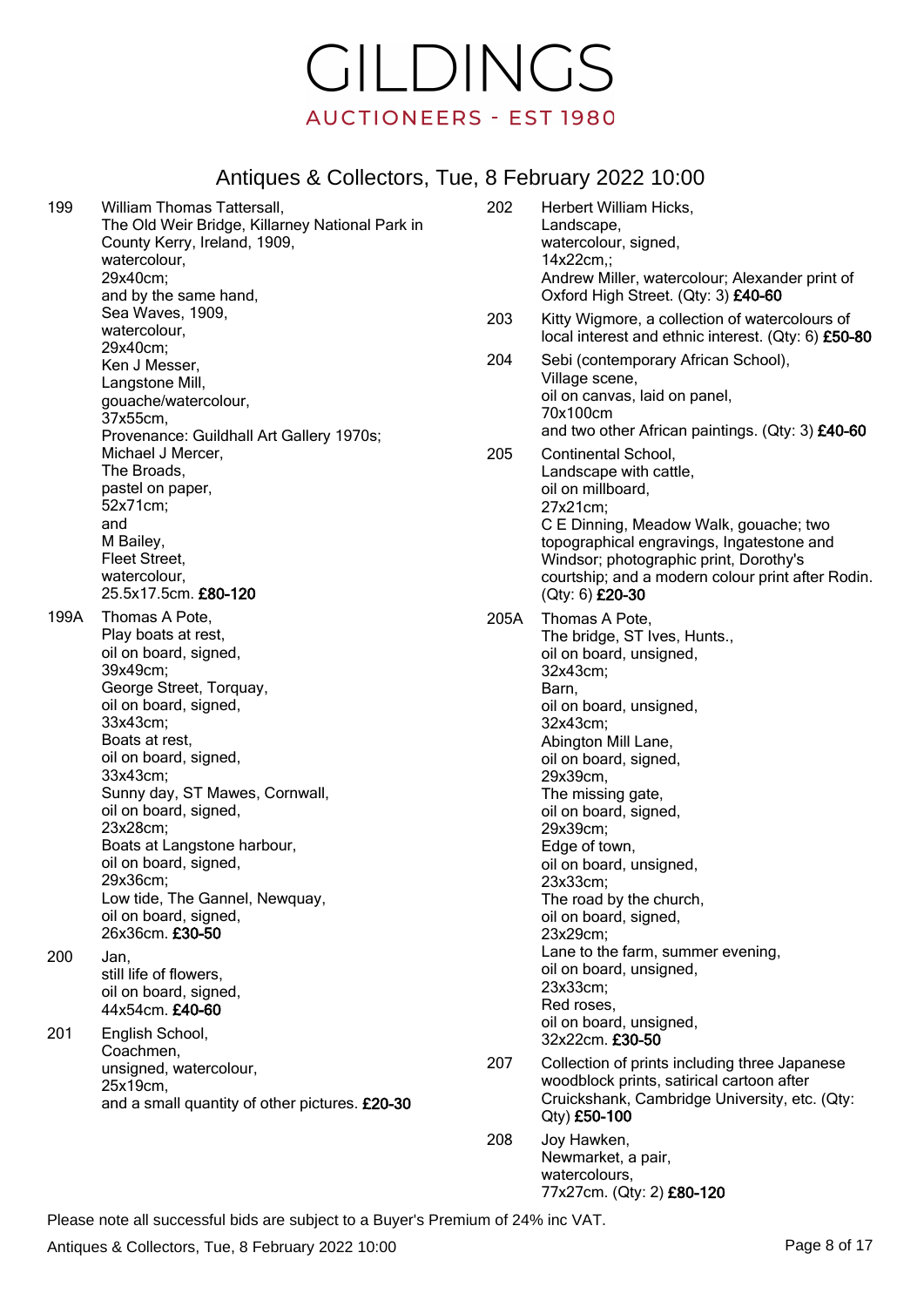#### Antiques & Collectors, Tue, 8 February 2022 10:00

| 209  | Uriel Eekhoff,<br>Still life with flowers and Cat,<br>oil on canvas,<br>70x76cm,<br>By reupte exhibited: The Portal Gallery, London.<br>£200-250                                                                                                                                                                                        | 217 | V B Moremi,<br>The African Savana<br>watercolour, signed,<br>32x45cm;<br>two other contemporary African artworks; and<br>Victorian engraving, sketches in Africa, on the                                                                                                                                                                                                                             |
|------|-----------------------------------------------------------------------------------------------------------------------------------------------------------------------------------------------------------------------------------------------------------------------------------------------------------------------------------------|-----|------------------------------------------------------------------------------------------------------------------------------------------------------------------------------------------------------------------------------------------------------------------------------------------------------------------------------------------------------------------------------------------------------|
| 210  | A set of four maps of Italy (Modern Rome,<br>Parma, Pompeii, Syracuse) published under the<br>Superintendence of the Society for the Diffusion<br>of Useful Knowledge, Baldwin & Cradock, 47<br>Paternoster Row, 1830-1940, 38x31cm. £150-                                                                                              | 218 | Illustrated London News. (Qty: 4) £40-60<br>Yakov Khaimov,<br>Resting model 1950s,<br>red chalk on paper,<br>40x59cm. £200-300                                                                                                                                                                                                                                                                       |
| 211  | 200<br>H Mendosa,<br>Rural villa,<br>watercolour, signed and dated '90,<br>70x51cm. £40-60                                                                                                                                                                                                                                              | 219 | Boris Sporykhin,<br>Male model standing 1950s,<br>pencil on paper,<br>59x40cm. £400-600                                                                                                                                                                                                                                                                                                              |
| 212  | Antal Peczely,<br>Two women seated by the window,<br>oil on canvas,<br>49x39cm. £150-200                                                                                                                                                                                                                                                | 220 | Coastal landscape,<br>unsigned, watercolour,<br>15.5cm x 28cm;<br>M Holmes,<br>blue landscape,                                                                                                                                                                                                                                                                                                       |
| 213  | Uriel Eekhoff,<br>Still life with fruits in a bowl,<br>oil on canvas,<br>72x54cm,                                                                                                                                                                                                                                                       | 221 | signed, acrylics,<br>22cm x 28cm;<br>and two other landscapes. (Qty: 4) £20-30<br>Twenty bottles of assorted sparkling white wines                                                                                                                                                                                                                                                                   |
| 214  | By repute exhibited: The Portal Gallery, London.<br>£150-200<br>Arthur G Watts,<br>The river mill,<br>watercolour,<br>24x51cm;                                                                                                                                                                                                          |     | including:<br>two magnums of Charlemagne demi sec<br>Veuve de Vernay Brut, magnumLindauer Brut,<br>New Zealand (x2)<br>Condesa de Flores, Cava (x6),<br>other Prosecco, Cava, etc. (Qty: 20) £20-40                                                                                                                                                                                                  |
|      | Frances George Newbolt,<br>Bridge over river c1900,<br>signed, etching;<br>and five modern paintings. £60-90                                                                                                                                                                                                                            | 222 | Seventeen bottles of Champagne:<br>Pierre Darcys, Brut, NV (x9)<br>Charles de Cazanove, Brut, NV (x8). (Qty: 17)<br>£50-70                                                                                                                                                                                                                                                                           |
| 215  | Francois Ertinger,<br>Bacchanalian scene,<br>four etchings in two frames,<br>58x43cm. (Qty: 2) £50-80                                                                                                                                                                                                                                   | 223 | Twenty Two bottles of Champagne:<br>De Vallois, Brut, NV (x11)<br>Charles de Ravon, Brut, NV (x11). (Qty: 22) £60<br>-80                                                                                                                                                                                                                                                                             |
| 215A | Harbold,<br>Still life of flowers,<br>oil on canvas, signed and dated 89,<br>60x50cm,<br>another still life by Harbold, and a painting of a<br>house by Turville. £20-30<br>Victorian Berlin woolwork picture,<br>Christ and the Samarian Woman at the well,<br>41x54cm;<br>and a chromolithograph, The Last Supper. (Qty:<br>2) £40-60 | 224 | Seventeen bottles of Champagne, NV:<br>Pol Bretuil, Brut, NV (x9)<br>Louis Chaurey, Brut, NV (x8). (Qty: 17) £40-60                                                                                                                                                                                                                                                                                  |
|      |                                                                                                                                                                                                                                                                                                                                         | 225 | Twenty three bottles of assorted Champagne:<br>A Carpentier, Brut, NV (x5)<br>Duval Leroy, Brut, NV (x3)<br>Monsigny, Brut, NV (x2)<br>Monsigny Blanc de Noir, (x1)<br>Etienne Dumont, Brut, NV (x3)<br>'Selected By/ Finest Tesco', Brut (x5)<br>Veuve Edouard, Brut, NV (x1)<br>Antoine de Clevecy, Brut, NV (x1)<br>Henry Dumanois, Brut NV (x1)<br>Hubert Marie, Brut, NV (x1). (Qty: 23) £50-80 |
| 216  |                                                                                                                                                                                                                                                                                                                                         |     |                                                                                                                                                                                                                                                                                                                                                                                                      |

Please note all successful bids are subject to a Buyer's Premium of 24% inc VAT.

Antiques & Collectors, Tue, 8 February 2022 10:00 Page 9 of 17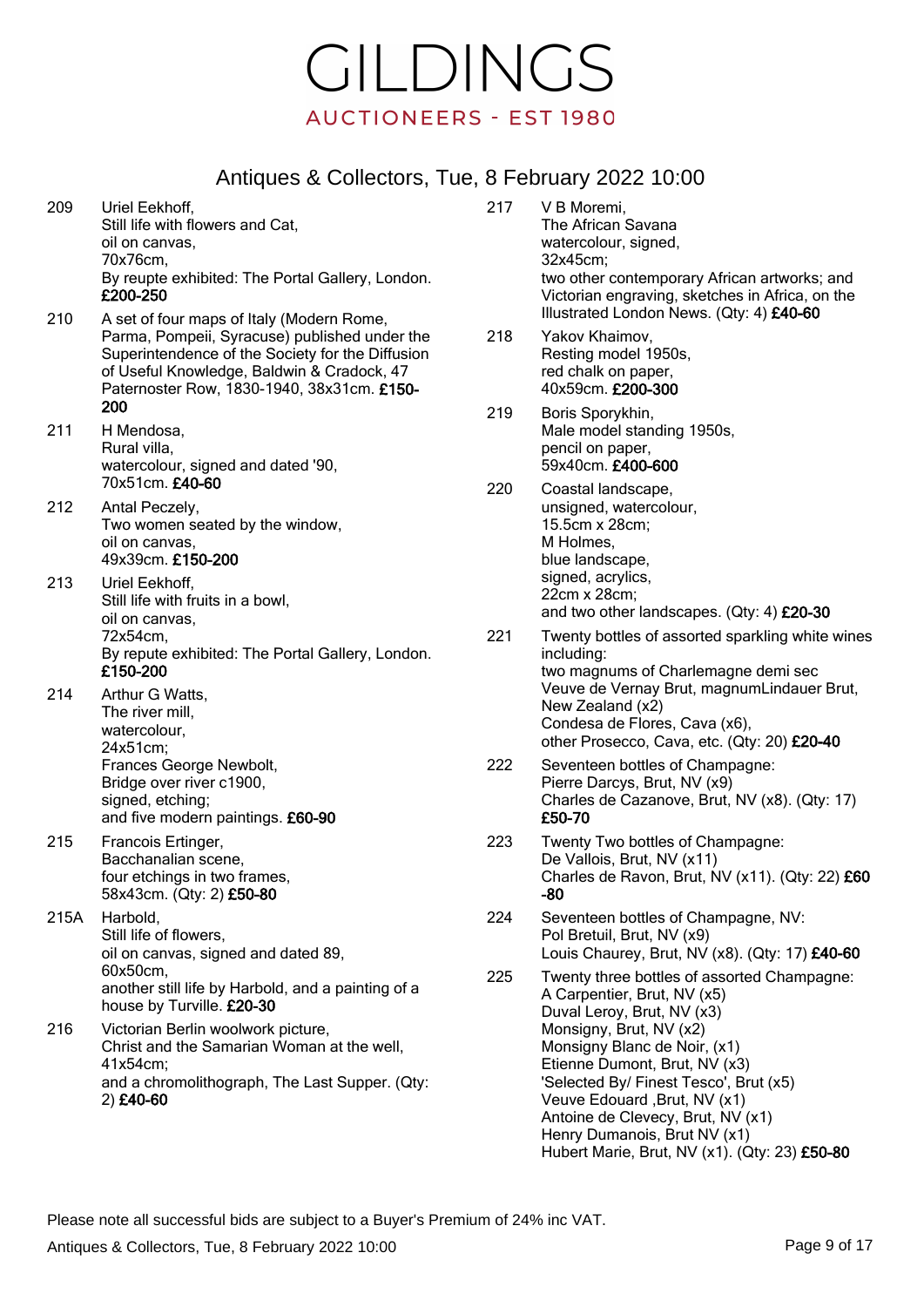### Antiques & Collectors, Tue, 8 February 2022 10:00

- 226 Twelve bottles of assorted Champagne: Gartissier, Brut, NV (x3) Adrien Chopin, Brut NV (x3) French Connection, Burt NV (x3) Bricout Prestige, Brut, NV (x3) (Qty: 12) £30-50
- 227 Heidsieck & Co, Monopole, Brut champagne. (Qty: 7) £40-60
- 228 Four assorted bottles of champagne: Laurent Perrier, Brut, NV Laurent Perrier Cuvee Rose Brut, NV Bollinger, Special Cuvee, NV Piper Hiedsieck, Brut, NV. (Qty: 4) £50-80
- 229 Lanson, Brut champagane, five assorted bottles, all NV. (Qty: 5) £50-80
- 230 Veuve Clicquot Ponsardin, three bottles of champagne, one 2004 vintage, two NV. (Qty: 3) £40-60
- 231 Moët & Chandon, three bottles of champagne, including a magnum of Brut Imperial (1.5L), a 75cl bottle of Brut Imperial, and a Rose Imperial, 75cl, all NV. (Qty: 3) £50-80
- 232 Twenty five bottles of assorted table wines and sparkling wines, mostly New Word and some French. including one bottle of Lanson champagne, two of the twenty five bottles are alcohol free. £60-100
- 233 Thirty two bottles of assorted New World white wines including: Kumala Cape Classics, South African White (x7)

and other major bottlers, Ernest & Juilo Gallo, Casillero del Diablo, etc. mostly pre 2012. (Qty: 32) £20-40

234 Twenty five bottles of assorted Australian and New Zealand white table wine including: Hardy's Varietal Range, Chardonnay, 2011 (x14) Robert Oatley Margaret River, Chardonnay, 2014 (x1)

and other major bottlers. (Qty: 25) £20-40

- 235 Twenty six bottles of assorted French white table wine, including Louis Chevallier Macon Villages, 2002 (x6) and 1996 (x5), other chablis, Pouilly-Vinzelles, Bordeaux, and a half bottle of Clos L'Abeilley Sauternes, 2009. (Qty: 26) £20- 30
- 236 Twenty bottles of assorted French red table wine, including: Cellier des Dauphins, Le Marquis, Chateauneuf du Pape, 2011 Ch La Condamine, Corbieres, 2011 (x4) Simonnet Febvre, Chablis, Irancy, 2012 (Qty: 20) £20-40
- 237 Twenty six bottles of assorted red table wine, mostly French, some pre-2000. (Qty: 26) £40-60
- 238 Seventeen bottles of French red wine: Ch Cotes de Martet, 2016, Bordeaux (x6) Ch de la Terriere, Moulin-a-Vent, 2008 (x2) Ch de Raousset, Fleurie, 2007 Georges de Beouf, 2002 Fleurie and 2006 **Brouilly** Cuvee du Marquis de Queyradel, Cotes du Rhone, 1996 (x5) (Qty: 17) £30-50
- 239 Twenty bottles of assorted French red wine, including: Ch Baron, Bordeaux, 1978, Raymond Lagreze Ch Greysac, Medoc, 2009 Louis Jadot Beaujolaid Villages, 2003 Louis Jadot Cote de Beaune-Village, 1998 Beaujolais-Villages, Maison Thomas Bassot, 2011, etc. (Qty: 20 bottles) £40-60
- 240 Twenty bottles of assorted French red wine including: Ch d'Angludet, Margaux, 1996 Ch Roc du Creuzelat, Lussac Saint-Emilion, 2010 Christian Moueix, Saint Emilion, 2015 Ch la Cardonne, Medoc, 1997, etc (Qty: 20) £40-60
- 240A Twenty bottles of assorted French red wine, including: Chateau de la Tour, Bordeaux, 1999 Ch Cadillac, Bordeaux, 2003 other Bordeaux wines, supermarket labels, etc (Qty: 20) £40-60
- 241 Seven bottles of French wine, red and white, including: Ch de Segure, Fitou, 1993 Legat du Pape, Chateauneuf-du-Pape, 2004 Auguste Bessac, Chateauneuf-du-Pape, 2008 Les Courlandes, Chateauneuf-du-Pape, 2012 Domaine de l'Arlot, Nuits Saint Georges, 1997 De Martimont, Bordeaux Rouge, NV Moulin Touchais, Coteaux du Layon, 1983. (Qty: 7) £40-60
- 242 Nine assorted bottles of French red wine: Ch de Frimont, Bordeaux, 2009 (x2) Ch Queyret-Pouillac, 2015 Ch Haut-Canteloup, Medoc, 2000 Ch le Plantier, Bordeaux, 2001 CH Le Coin, 2013 Ch Haut Blagnac, 1999 Ch La Becade, Medoc, 1995 (Qty: 9) £60-100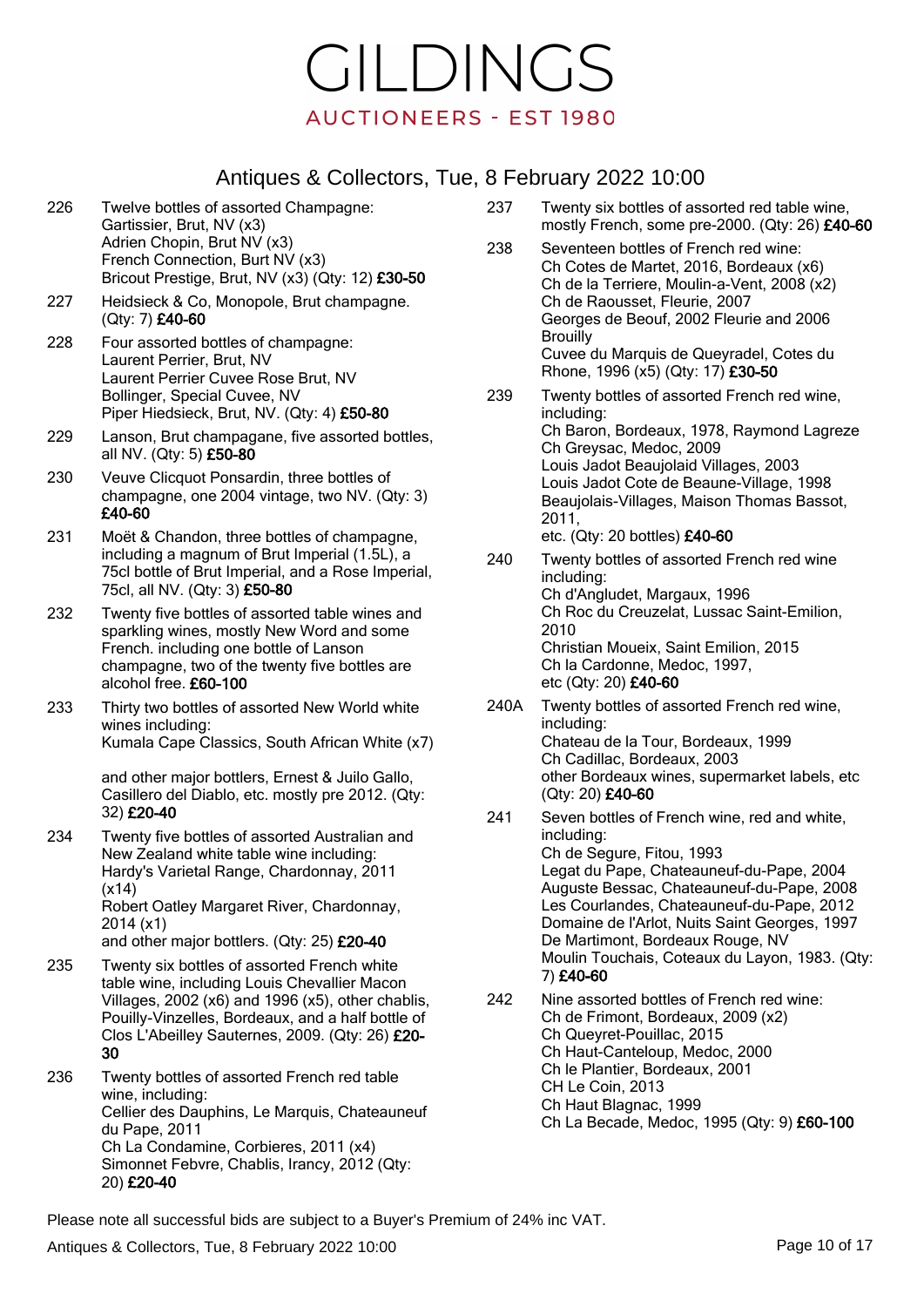#### Antiques & Collectors, Tue, 8 February 2022 10:00

| 243 | Sixteen bottles of Australian red table wine,<br>including:                                                                                                                                                                                                                         |
|-----|-------------------------------------------------------------------------------------------------------------------------------------------------------------------------------------------------------------------------------------------------------------------------------------|
|     | Jacob's Creek, Shiraz Cabernet 1999 (x4), 2007                                                                                                                                                                                                                                      |
|     | (x1)<br>Jacob's Creek, Shiraz, 2014 (x1)<br>Rosemount Estate, Cabernet Sauvignon, 1999<br>(x4)<br>Rosemount Estate, Shiraz Cabernet, 2003 (x1)<br>Workshop Wine Co, Bench Blend Shiraz, 2016<br>$(x5)$ . (Qty: 16) £40-60                                                           |
| 244 | Twenty bottles of assorted Hardys Australian red                                                                                                                                                                                                                                    |
|     | table wine:<br>Crest, Cabernet Shiraz Merlot, 2001 (x6)<br>Stamp of Australia, Shiraz Cabernet Sauvignon,<br>2000 (x6)<br>Nottage Hill, Cabernet Suavignon Shiraz, 1999<br>(x6) 1998 (x1)<br>Nottage Hill, Shiraz, 1999 (x1)                                                        |
|     | Stamp of Australia, Shiraz Cabernet, 2014 (x1)<br>Varietal Range, Merlot, 2013 (x1). (Qty: 20) £50-<br>80                                                                                                                                                                           |
| 245 | Nineteen bottles of assorted Australian red table<br>wines including:<br>Oxford Landing, Yalumba label, Cabernet<br>Sauvignon Shiraz, 2001 (x4)<br>Penfolds Thomas Hyland, Cabernet Sauvignon,<br>2002 (x1)                                                                         |
|     | The Hedonist, Shiraz, Mclaren vale, 2011 (x1)<br>Buckingham Estate, Reserve Shiraz, 2005 (x1)<br>etc (Qty: 19) £40-60                                                                                                                                                               |
| 246 | Twenty eight bottles of assorted New World red<br>wines, including four Italian, eleven Chilean,<br>three Argentinian, four South African, a<br>Bulgarian, and five Californian. (Qty: 28) £60-80                                                                                   |
| 247 | Twenty two bottles of assorted Spanish red table<br>wine including:<br>Castillo de Calatrava, Tempranillo, La Mancha,<br>1998 (x1) 2001 (x1)<br>Ermita de San Lorenzo, Campo de Broja, Gran<br>Reserva, 2005 (x1)<br>etc (Qty: 22) £40-60                                           |
| 248 | Twenty bottles of assorted Spanish red wine<br>including:<br>Campo Viejo, Tempranillo, Rioja, 2016 (x9)<br>Campo Viejo, Crianza, Rioja, 2005 (x1) 2006<br>(x1)<br>Montecillo, Vina Cumrero, Rioja, 1991 (x3)<br>Faustino I, Gran Reserve, Rioja, 2000 (x3)<br>etc. (Qty: 20) £50-80 |
| 249 | Cockburn's Vintage Port, 1963, one bottle £60-<br>80                                                                                                                                                                                                                                |
|     |                                                                                                                                                                                                                                                                                     |

250 Cockburn's - nine assorted bottles of port: Special Reserve, 1L (x2), 75cl (x2) Fine Ruby, 75cl (x2) Fine Ruby 200 year centenary, 75cl Fine Tawny, 75cl Assured Exclusive Edition, 75cl. (Qty: 9 bottles) £100-150

- 251 Four bottles of assorted vintage port: Sandeman 1979, bottled 1985 Offley, Boa Vista, 1980, bottled 1985 (x2) Fonseca Guimaraens, 1984, bottled 1986 each 75cl. (Qty: 4 bottles) £60-100
- 252 Taylor's LBV Port, four bottles, 1983, 1994, 2003, 2008; and a Select Reserve Port. (Qty: 5 bottles) £60-100
- 253 Taylor's 10 year old Tawny Port, five bottles, bottled 1986, 2000 (x2), 2011, and 2014. (Qty: 5 bottles) £50-80
- 254 EIght bottles of assorted Port, including: Graham's LBV, 1996, 1197, 2008 (x2) Graham's Crusted Port, 2004 Dow's FInest Reserve Dow's Fine Tawny, 1L. (Qty: 8 bottles) £70-100
- 255 Six assorted bottles of Port, including: Niepoort LBV, 2005 and Niepoort Ruby Dam Royal British Club, Finest Reserve (x2) Saint Clair, LBV 2009 Smith Woodhouse Ruby Port. (Qty: 6 bottles) £60-100
- 256 Selection of Ports: Warre's Warrior, Warre's Optima 10 Graham's Fine White and Fine Ruby gift set, each 20cl Sandeman's Rich Ruby Port, 1L House of Commons Vintage Character Port, and other supermarket labels. (Qty: 13) £50-80
- 257 Assorted bottles of Croft, Cockburn, and Taylor's port including: Cockburn's Special Reserve, 20%, 70cl (x2, one in carton) Cockburn's Fine Ruby Port, 20%, 70cl Croft Triple Crown, 19.5%, 70cl Croft LBV 1990, 20%, 37.5cl Taylor's LBV, 20%, 75cl, in sealed carton Woodhouse & Co Fine Ruby Port, 19%, 75cl. (Qty: 7) £60-100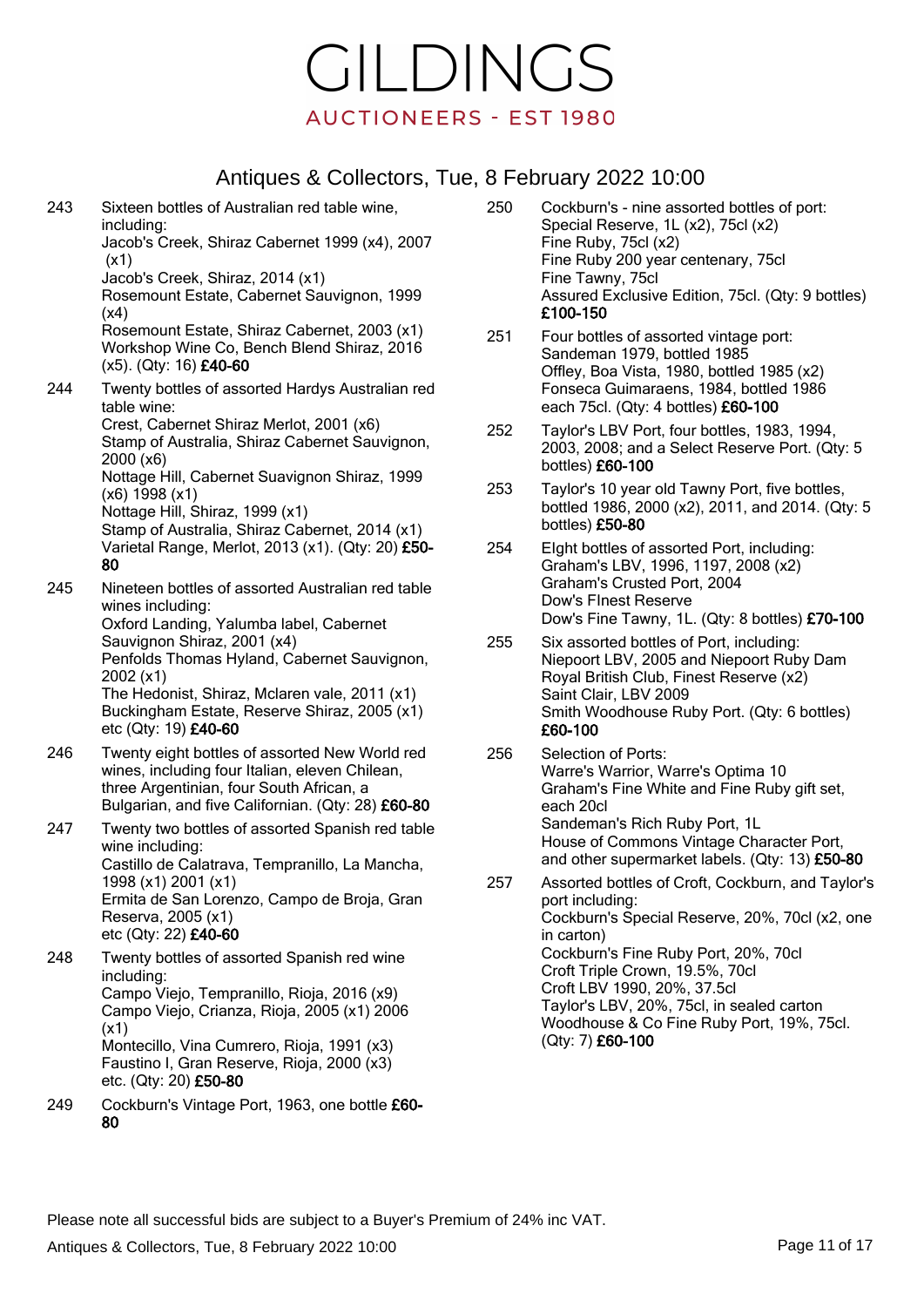#### Antiques & Collectors, Tue, 8 February 2022 10:00

| 258               | Assorted sherries, liqueurs, and whiskies<br>including:<br>Harvey's Bristol Milk<br>Harvey's Bristol Cream (x2 1L, x1 75cl)<br>Rainwater Madeira, Cossart, Gordon & Ca Lda,<br>75cl, 18%<br>Cointreau, 75cl, 40%, 1980s bottling<br>Teacher's Highland Cream, 1L, 40%, in carton<br>etc (Qty: 12) £60-100<br>259<br>Assorted blended whiskies including:<br>Bells - 2 x 1L, 2 x 70cl, 2 x ceramic bell<br>decanters<br>Dimple, 1L<br>VAT 69, 70cl, 40%<br>three other 70cl bottles, and two 20cl bottles.<br>(Qty: 13) £50-70 | 264 | Three bottles of Scotch whisky including:<br>Cardhu, 12 year old, single malt, 75cl, 40%, in<br>presentation carton, 1990s bottling<br>VAT 69, 1L, in carton, 1980s/ early 1990s<br>bottling<br>J&B Rare blend, 1L, 43%, 2000s bottling. £50-<br>80                               |
|-------------------|-------------------------------------------------------------------------------------------------------------------------------------------------------------------------------------------------------------------------------------------------------------------------------------------------------------------------------------------------------------------------------------------------------------------------------------------------------------------------------------------------------------------------------|-----|-----------------------------------------------------------------------------------------------------------------------------------------------------------------------------------------------------------------------------------------------------------------------------------|
|                   |                                                                                                                                                                                                                                                                                                                                                                                                                                                                                                                               | 265 | Linkwood 1989, 12 year old, single Speyside<br>malt whisky, Murray McDavid bottling, sherry<br>cask ref MM2118, 70cl, 46%. £60-80                                                                                                                                                 |
|                   |                                                                                                                                                                                                                                                                                                                                                                                                                                                                                                                               | 266 | Macallan, 12 year old, single Speyside malt<br>Whisky, bottled early 2000s, 1L, 43%, 'Duty<br>Free Use Only' label, in carton. £200-300                                                                                                                                           |
|                   |                                                                                                                                                                                                                                                                                                                                                                                                                                                                                                                               | 267 | The Hakushu, 12 year old, single malt Japanes<br>whisky, Suntory, 43%, 70cl, in carton. £80-120                                                                                                                                                                                   |
| 260               | Ten bottles of assorted single malt Scotch<br>whisky:<br>The Glenlivet, 12 year old, Speyside, 70cl, 40%,<br>in tubes $(x2)$<br>The Glenlivet, Founder's Reserve, 70cl, 40%, in<br>carton<br>Glenfiddich, Special Reserve, 75cl, 40% (x2)<br>and 12 year old, 70cl, 40%<br>Glenmorangie, 10 year old, 1L, 40%., in tube<br>Glen Moray, 70cl, 40%, in carton<br>Jura, 16 year old, 35cl, 40%<br>Laphroaig, 10 year old, 2000s bottling, 70cl,<br>40%,. in tube. (Qty: 10 bottles) £150-200                                     | 268 | Jack Daniel's Old No. 7, Tennessee Sour Masl<br>Whiskey, 1980s bottling, bottle moulded<br>'Imperial Quart' (1.13L), red Export seal under<br>foil. £80-120                                                                                                                       |
|                   |                                                                                                                                                                                                                                                                                                                                                                                                                                                                                                                               | 269 | Three bottles of cognac:<br>Hennessy Very Special, 40%, 1L, in carton<br>Martell VS, 40%, 1L<br>Martell VS, 40%, 35cl. (Qty: 3) £50-70                                                                                                                                            |
|                   |                                                                                                                                                                                                                                                                                                                                                                                                                                                                                                                               | 270 | Three bottles of brandy and a Cognac:<br>D Champeny, Napoleon VSOP, 70cl, 36%, in<br>carton<br>St Remy, Napoleon VSOP, 1.14L and 1L, both<br>40%                                                                                                                                  |
| 261               | Assorted Scotch whisky including:<br>Glenfarclas, 12 year old, 1990s bottling in tube,<br>43%, 1L<br>Chivas Regal, 12 year old, 40%, 70cl, in carton<br>Johnnie Walker Black Label, 12 year old, 43%,<br>1L, in carton, Malaysian import<br>Glenfiddich, 12 year old, 40%, 70cl, in tube<br>Famous Grouse, 40%, 1L<br>Balvenie - Founders Reserve and DoubleWood -<br>two miniatures in tubes, each 40%, 5cl. (Qty: 7)                                                                                                        |     | Remy Martin, Champagne Cognac, 24fl oz, 70<br>proof. (Qty: 4) £60-100                                                                                                                                                                                                             |
|                   |                                                                                                                                                                                                                                                                                                                                                                                                                                                                                                                               | 271 | Assorted bottles of brandy, cognac, Madeira,<br>Sherry, etc, including:<br>Remy Martin VSOP, (x2)<br>Prince de France, Napoleon VSOP brandy<br>Carlos I, Pedro Domecq<br>Blandy's Duke of Clarence Madeira (x3)<br>etc. (Qty: 19) £30-50                                          |
| 262               | £80-120<br>Four bottles of assorted whiskies including:<br>Famous Grouse 1992 Vintage, bottled 2003,<br>70cl, 40%, in tube<br>Glenfiddich, 12 year old, 1L, 40%, in tube<br>Glenmorangie, 10 year old, single Highland malt                                                                                                                                                                                                                                                                                                   | 272 | Assorted spirits including three bottles of<br>Gordon's Gin, one bottle of Hendrick's Gin, two<br>bottles of Burleigh's 1921 Leicester Dry Gin, te<br>bottles of Spanish Licor 43 (each 1L, 31%),<br>Mount Gay Eclipse Rum, two bottles of Campa<br>Bltter, etc. (Qty: 21) £30-50 |
| whisky, 70cl, 40% | Bell's, Extra Special Blend, 75cl, 40%, in carton,<br>early 1990s bottling. (Qty: 4) £80-120<br>Knockando 1076, 12 voor ald single Snovgide                                                                                                                                                                                                                                                                                                                                                                                   | 273 | Three large boxes of assorted spirits, liqueurs,<br>mixers, etc, including Disaronno amaretto, Cel<br>Crossing Irish liqueur, Creme de Menthe, etc.<br>(Qty: 3 boxes) £40-60                                                                                                      |
| າຂາ               |                                                                                                                                                                                                                                                                                                                                                                                                                                                                                                                               |     |                                                                                                                                                                                                                                                                                   |

263 Knockando 1976, 12 year old, single Speyside malt whisky, 75cl, 43%, in carton. £80-120

- $B$  Rare blend, 1L, 43%, 2000s bottling.  $£50$ kwood 1989, 12 year old, single Speyside It whisky, Murray McDavid bottling, sherry k ref MM2118, 70cl, 46%. £60-80 callan, 12 year old, single Speyside malt isky, bottled early 2000s, 1L, 43%, 'Duty e Use Only' label, in carton. £200-300 e Hakushu, 12 year old, single malt Japanese sky, Suntory,  $43\%$ , 70cl, in carton.  $£80-120$ k Daniel's Old No. 7, Tennessee Sour Mash iskey, 1980s bottling, bottle moulded perial Quart' (1.13L), red Export seal under £80-120 ee bottles of cognac: nnessy Very Special, 40%, 1L, in carton rtell VS, 40%,  $1$ L $\,$ rtell VS, 40%, 35cl. (Qty: 3) £50-70 ee bottles of brandy and a Cognac: hampeny, Napoleon VSOP, 70cl, 36%, in ton Remy, Napoleon VSOP, 1.14L and 1L, both  $\%$ my Martin, Champagne Cognac, 24fl oz, 70 of. (Qty: 4) £60-100 orted bottles of brandy, cognac, Madeira, erry, etc, including: my Martin VSOP, (x2) nce de France, Napoleon VSOP brandy rlos I, Pedro Domecq ndy's Duke of Clarence Madeira (x3)  $(Qty: 19)$  £30-50 orted spirits including three bottles of don's Gin, one bottle of Hendrick's Gin, two
- tles of Burleigh's 1921 Leicester Dry Gin, ten tles of Spanish Licor 43 (each 1L, 31%), unt Gay Eclipse Rum, two bottles of Campari er, etc. (Qty: 21) £30-50
- ee large boxes of assorted spirits, liqueurs, ers, etc, including Disaronno amaretto, Celtic ossing Irish liqueur, Creme de Menthe, etc. y: 3 boxes) **£40-60**
- 274 Quantity of assorted spirits and liqueurs including Jagermeister, early 1990s bottling, Grand Marnier, Cointreau, Tia Maria, etc. £50- 80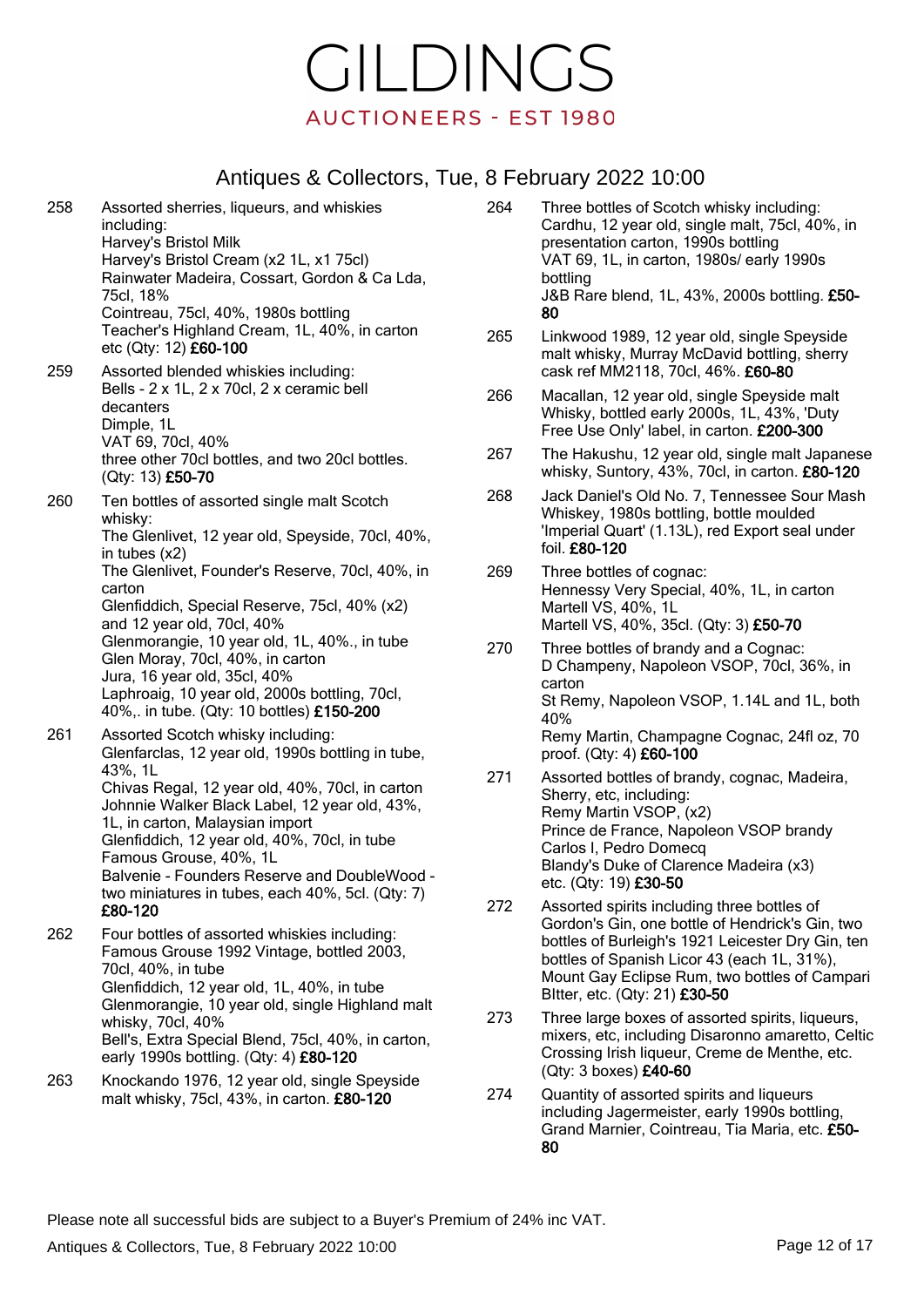# Antiques & Collectors, Tue, 8 February 2022 10:00

- 275 Six bottles of assorted Rum: British Navy Pusser's Rum, Admiral's Reserve, 750ml, 47.75% (95.5 proof), circa 1992 Lamb's Navy Rum, 1L, 40%, Duty Free labels (x2) Doorly's Barbados Rum, Harbour Police novelty hand-painted decanter, 750ml, 43% Bacardi Blanco, Silver label, 1L, 40% Mount Gay Eclipse, Refined Barbados Rum, 1.14L, 43%, 2000s bottling. (Qty: 6) £80-120
- 291 Pair of opaque pressed glass light bowls, diameter 31cm, with chains, and two other light bowls. (Qty: 4) £30-50
- 292 Fourteen various Art Deco and later glass light shades. (Qty: 14) £50-100
- 293 Modern table lamp, pottery base with lustre glaze, Tiffany style shade, 71cm. £20-40
- 294 Four assorted modern lamps, one with chromed cluster column design, a pair of brass effect lamps, and another. (Qty: 4) £20-30
- 295 Edwardian inlaid mahogany two-seat sofa, with satinwood banding and stringing, upholstery defective, square tapering legs, H-stretchers, width 110cm, height 90cm. £80-120
- 296 Victorian stripped pine and beech washstand, with mirror and tile back, marble top, fitted with two frieze drawers, on tapering llegs, width 107cm, depth 53cm, height 126cm. £50-80
- 297 Edwardian mahogany extending dining table, with tw leaves, deep moulded outline, shaped corners, on cabriole legs, 215 x 104cm, height 74cm. £100-120
- 298 Set of eight mahogany dining chairs, modern, scrolled backs, splayed legs, red sculpted upholstery, including two elbow chairs and six single chairs. (Qty: 8) £500-800
- 299 Victorian mahogany extending dining table, rectangular top with two leaves, rounded corners, deep moulded edge, on ringed and fluted legs, 208 x 120cm, height 74cm. £400- 600
- 300 Set of six William IV mahogany bar-back dining chairs, brown leather upholstery, ringed and fluted legs, 86cm. £200-300
- 301 Pair of Victorian mahogany bedside pedestals, each fitted with four drawers, width 37cm, depth 56cm, height 96cm; together with two matching table top three drawer cabinets (4) £150-300
- 302 Estate-made oak elbow chair, perhaps Scottish, spindle back, the seat with removable section, width 57cm, height 86cm. £80-120
- 303 George III mahogany two tier dumb waiter, circular tiers with mouded outlines, baluster column, tripod legs, diameter 69cm, height 89cm. £60-90
- 304 Chinese stained wood side cabinet, with pen work decoration to the doors, fitted with two drawers over two doors, width 77cm, depth 50cm, height 78cm. £200-300
- 305 Victorian walnut writing box, with brass banding and stringing, part fitted slope-front interior, width 46cm, depth 25cm, height 17cm. £30-50
- 306 Stag Minstrel chest of drawers, fitted with seven drawers, width 81cm, depth 46cm height 114cm. £30-40
- 307 Edwardian inlaid mahogany oval tea tray, with shell marquetry oval within satinwood banding, twin brass handles, 67 x 43cm. £50-80
- 308 Oak side table, labelled Waring & Gillow Ltd, fitted with two drawers, turned and ringed legs, width 115cm, depth 52cm, height 81cm. £50- 100
- 309 Reproduction mahogany bowfront chest of drawers, fitted with five drawers incorporating a brushing slide, on braccket feet, width 60cm, depth 44cm, height 107cm. £70-100
- 310 Art Nouveau Mahogany Cabinet, in the style of Shapland & Petter rectangular top with an openwork scrolled three quarter gallery moulded edge, fitted with to glazed doors above a drawer, cupboard below with inlaid floral marquetry panels, shaped apron piece cabriole legs, throughout with satinwood crossbanding and boxwood and ebony stringing, Width 91cm Depth 38cm Height 140cm £120-150
- 311 Victorian Mahogany bowfront sideboard, fitted with a central drawer and two cupboards, square tapering legs, width 153cm, depth 60cm, height 92cm. £100-150
- 312 French mahogany 'sleigh' bed, modern, with scrolled ends, complete with side rails and wooden slats, width 160cm, overall length 230cm. £150-200
- 313 Pair of Chippendale design mahogany dining chairs, shaped and carved crestings, pierced vase splats, drop-in seats, on cabriole legs, height 100cm. £70-100
- 314 Victorian elm and beech farmhouse elbow chair, broad cresting, slat back, scrolled arms, boarded seat, turned legs and rails, width 67cm, height 115cm, height of seat 45cm. £50-70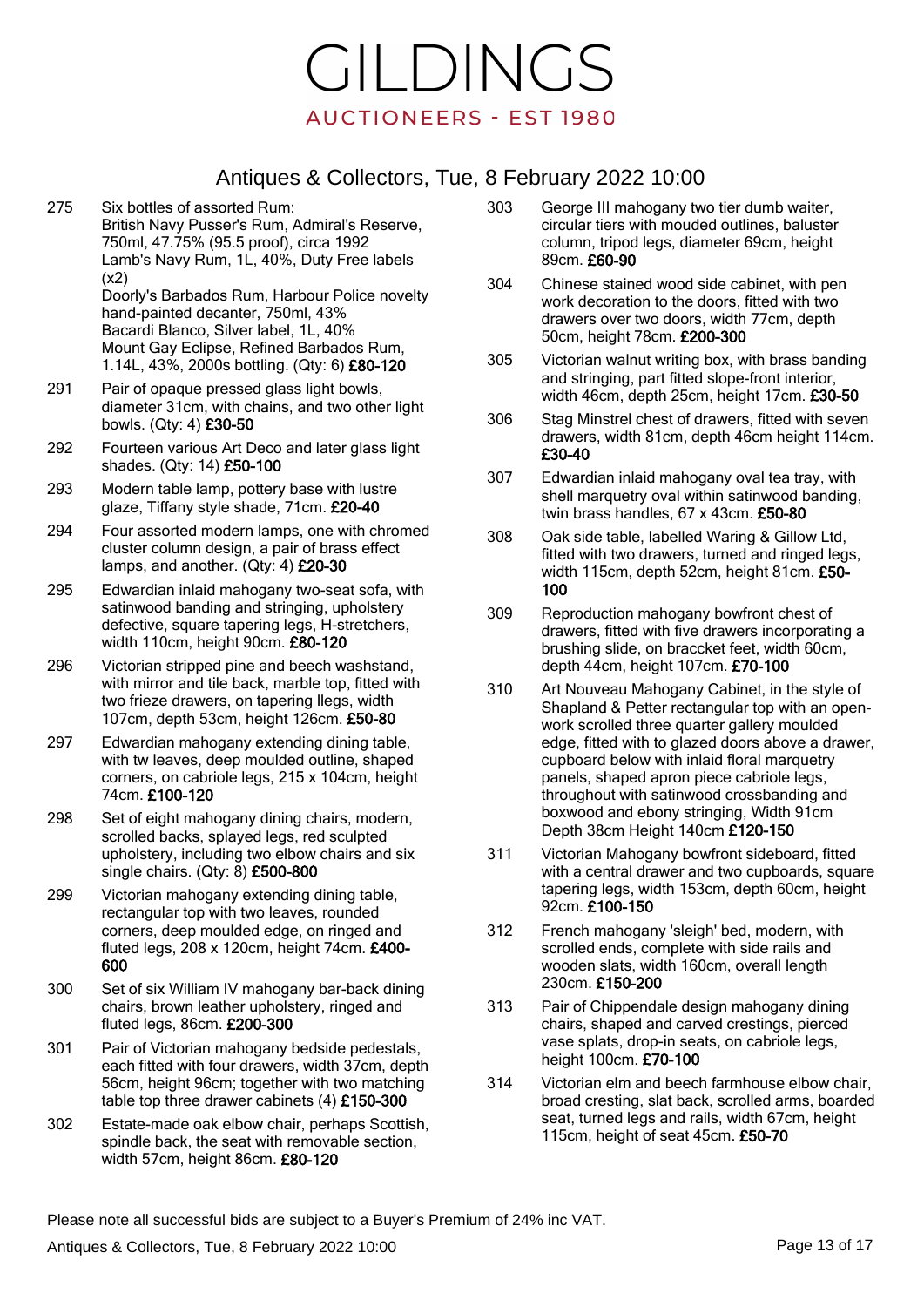# Antiques & Collectors, Tue, 8 February 2022 10:00

- 315 Edwardian oak desk, rectangular top with leather inset, twin pedestals, nine drawers, plinth base, width 132cm, depth 60cm, height 79cm. £100-150
- 316 | labelled Chappell & Co., London, width 121cm, depth 59cm, height 168cm. £70-100
- 317 Superba Model D hand sewing machine, in a walnut case, length overall 53cm; and a Victorian walnut dining chair (2). £20-30
- 318 Edwardian inlaid mahogany dressing table, with parquetry stringing, oval mirror back with two trinket drawers, fitted with four drawers around the kneehole, width 107cm, depth 49cm, height 146cm. £50-80
- 319 Mahogany turned standard lamp with circular tray waist fitted, with doubled lined silk shade £50-70
- 320 Early Georgian joined oak chair, high back with vase splat, drop-in seat, turned supports and rails, width 49cm, height 100cm. £50-80
- 321 George III mahogany and satinwood banded card table, fold-over top with canted corners, red baize interior, on square tapering legs with marquetry ovals, width 90cm, depth 44cm, height 76cm. £200-400
- 322 Victorian pine washstand, rectangular top with three quarter gallery, frieze drawer, the legs joined by a shelf, width 83cm, depth 46cm, height 88cm. £50-70
- 323 Victorian figured walnut writing table, inset leather top, raised stationary compartment with marquetry decoration, inverted bow-front with two frieze drawers, turned supports, 110 x 61cm, height 82cm £500-800
- 324 Pair of municipal red leather elbow chairs, with Northamptonshire Arms and motto Rosa Concordia Signum, teak framed, width 61cm; and another, similar (3). £150-200
- 325 Contemporary Venetian style light fitting, metal frame supporting a moulded glass shade, approximately 105cm drop. £30-50
- 326 Victorian style chaise longue, modern, winecoloured cotton upholstery, turned legs, length 170cm, depth 65cm. £70-100
- 327 Pair of mahogany dining chairs, bar backs with boxwood stringing, green leather seat pads; and a spindle back armchair, tan leather seat pad. (Qty: 3) £20-30
- 328 Veined black marble pedestal, turned column, circular base, diameter 38cm, height 91cm. £80- 120
- 329 Victorian ash ladder-back elbow chair with a rush seat, width 61cm; another ladder-back elbow chair; and four various side chairs. (Qty: 6) £30-40
- 330 Late Victorian carved oak dining table, with 3 leaves, on baluster and fluted legs, 241 x 106cm, height 74cm. £100-150
- 331 Hardy Brothers mahogany rod box, and contents including split cane rods, lance wood rods etc. £150-200
- 332 Chinese carved hardwood telephone table, chair back seat next to cupbaord and drawer, the legs joined by a stretcher, width 101cm, depth 50cm, height 90cm. £50-80
- 333 Ercol, Windsor Armchair, model 204, and similar Windsor Rocking chair, with matching floral print upholstered pads, width 74cm. (Qty: 2) £100- 150
- 334 Ercol, two Swan back dining armchairs, gold and brown circular label, width 68cm. (Qty: 2) £60-80
- 335 Victorian mahogany Pembroke table, with Dshape leaves, fitted with a single drawer matched by a dummy drawer, on square tapering legs, 102 x 82cm, height 72cm. £30-40
- 336 Edwardian inlaid mahogany three tier stand, with open bell-shaped top. 96cm. £50-70
- 337 Chippendale style carved hardwood child's chair, vase-shape splat, drop-in seat, on cabriole legs, width 41cm, height 61cm. £40-60
- 338 Edwardian inlaid mahogany occasional table, circular top with satinwood banding, on four slightly splayed legs joined by an underier, diameter 60cm, height 72cm. £30-40
- 339 Queen Anne style walnut chest of drawers, early 20th century, in one piece, with two short and three long drawers, tall bracket feet, width 74cm, depth 48cm, height 102cm. £150-200
- 340 Edwardian mahogany toilet mirror, rectangular plate, pain uprights, standard ends, width 39cm, height 57cm. £20-30
- 341 Art Nouveau period oak hall stand, mirror back with a glove box and stick stand divisions, width 61cm, depth 28cm, height 183cm £70-100
- 342 Victorian mahogany whatnot, two square shelves with galleries, drawer base, turned supports, on casters, 42x42cm, height 101cm. £50-80
- 343 Oak coffer, circa 1930, four panel hinged lid, the front with four linen-fold panels, stile ends, width 136cm, depth 50cm, height 61cm. £80-100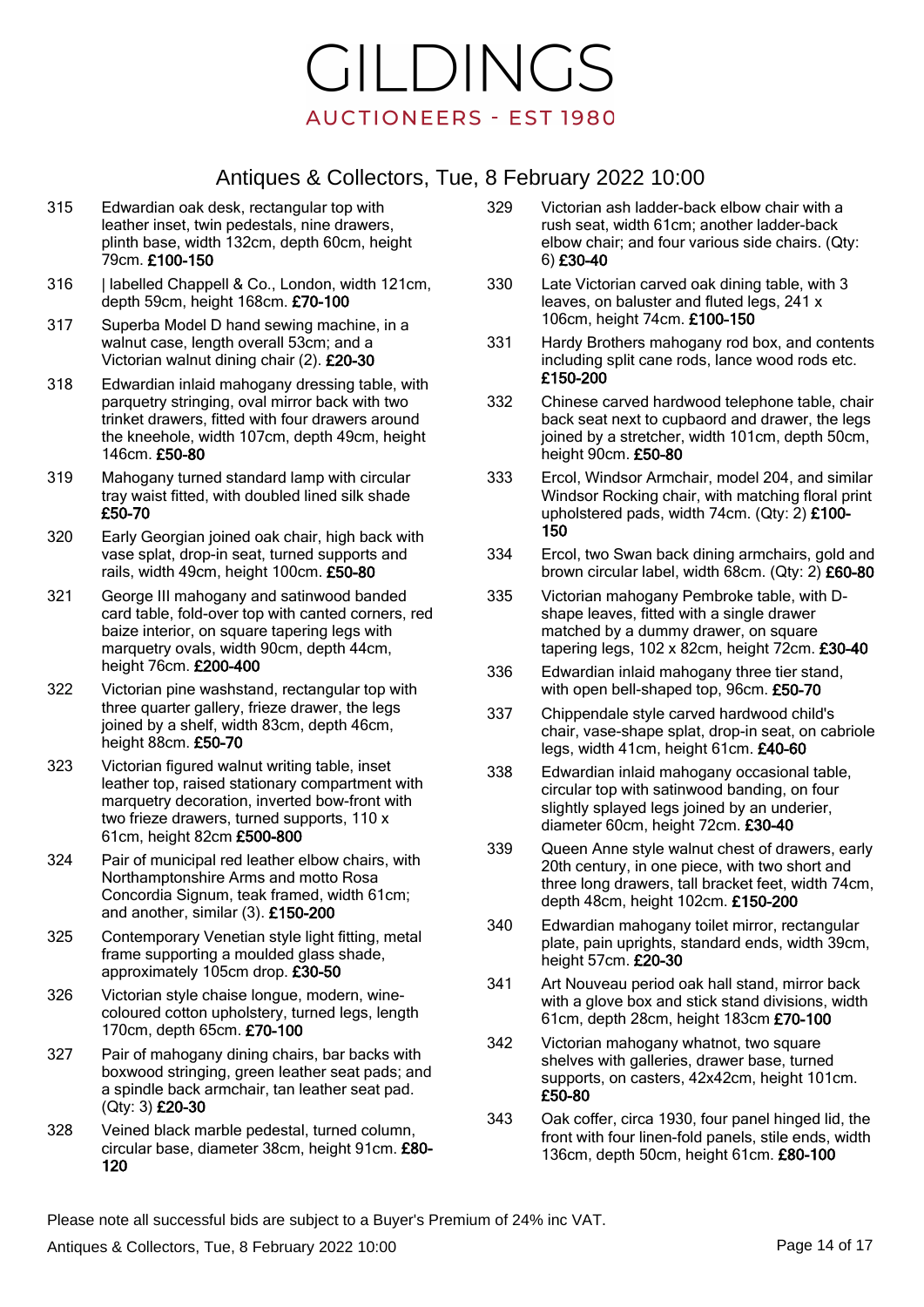#### Antiques & Collectors, Tue, 8 February 2022 10:00

- 344 Light beechwood coat stand, modern, with six Sshape hooks, height 195cm. £20-30
- 345 Oak longcase clock, circa 1900, the case labelled Joel Galleries, Newcastle, silvered dial with cast spandrels, triple chain driven movement striking on eight gongs, th case with glazed door and carved decoration, width 61cm, height 220cm. £200-300
- 346 Teak bookcase/cocktail cabinet, the upper section with shelves above a fall front, drawers below, width 82cm, depth 46cm, height 199cm, and another bookcase. (Qty: 2) £30-50
- 347 Modern pine double wardrobe, moulded cornice, two panelled doors over two drawers, width 130cm, depth 56cm, height 198cm. £80-120
- 348 Continental brass framed toilet mirror, mahogany platform base with serpentine outlines, width 62cm, height 92cm. £70-100
- 349 Teak dining suite, comprising an extending dining table with fold-out leaf and rounded ends, 160 x 105cm closed, and six chairs, including two elbow chairs, width 58cm (7). £100-200
- 350 Edwardian gilt gesso wall mirror, rectangular bevelled plate, scrolled cresting, moulded surround, 130 x 82cm £80-120
- 351 Baroque style carved hardwood wall mirror, cartouche-shape plate, with scrolled outlines, 120 x 78cm. £50-100
- 352 Oak bookcase, press-moulded moulded frieze, with open shelves over two panelled doors, width 106cm, depth 26cm, height 186cm £30-50
- 353 Wood effect tall bookcase, with open shelves, width 60cm, depth 30cm, height 183cm. £20-30
- 354 Early Victorian rosewood Davenport, brass three-quarter gallery, slope-front with leather inset, blond wood interior, fitted with four end drawers matched by dummy drawers, width 59cm, depth 56cm, height 88cm. £200-300
- 355 Edwardian mahogany dressing table stool, Xframe design with plain rails, width 50cm, depth 43cm, height 43cm. £30-40
- 356 George III mahogany Pembroke table, rectangular leaves, single end drawer, on square supports, 96 x 70cm, height 70cm, £60-80
- 357 Victorian mahogany chest of drawers, with two short and three long drawers, rounded corners, plinth base, width 104cm, depth 50cm, height 117cm. £30-50
- 358 Dark oak cutlery box, with drawers under, width 45cm; another oak cutlery box and a vintage file box with four drawers. (Qty: 3) £40-60
- 359 Reproduction mahogany bookrack, with five swept front compartments, turned X-shape stretchers, width 91cm, depth 40cm, height 84cm. £30-50
- 360 George III oak lowboy, rectangular top with moulded edge, three drawers, cabriole legs, width 56cm, depth 43cm, height 68cm. £70-100
- 361 Copper kettle, 19cm, Adler typewriter and a Singer sewing machine. (Qty: 3) £30-50
- 362 Pine 'farmhouse' kitchen table, modern, rectangular top, turned legs, 129 x 80cm, height 79cm; and four beechwood lathe-back chairs (5). £40-50
- 363 Modern light oak office desk, fitted with three drawers to one pedestal and a panelled door to the other, flap section to the kneehole, 165 x 65cm, height 80cm £100-200
- 364 Oak hanging corner cupboard, in the Georgian style, slightly arched door with cross-banding, width 55cm, depth 35cm, height 90cm. £20-40
- 365 Modern mahogany effect drop-leaf slimline table, 124x60cm, height 74cm. £30-40
- 366 Edwardian inlaid mahogany wall cabinet, moulded cornice, with two fabric encased glazed panel doors, width 58cm, depth 18cm, height 84cm. £50-80
- 367 Modern light oak open bookcase, with three fixed shelves, width 90cm, depth 30cm, height 90cm. £50-100
- 368 Cream finish narrow chest of drawers, oak top, width 50cm, depth 34cm, height 122cm; a matching single drawer chest, width 112cm. £50 -80
- 369 Extensive Ercol 'Old Colonial' dining room suite including: fixed top refectory table, model 419, length 183cm, width 88cm; six dining chairs, including two armchairs, models 730/ 730A; a dresser, width 145cm, depth 52cm, height 170cm; a panelled sideboard, width 155cm, depth 52cm, height 89cm; a panelled cupboard, width 98cm, depth 49cm, height 70cm; a plate rack, model 268, width 97cm, depth 13cm, height 49cm; spice cupboard, width 27cm, depth 12cm, height 58cm. (Qty: 12) £300-500
- 370 Joined oak gateleg table, 18th Century and later, adapted, oval top, turned and ringed legs, 104x127cm, height 72cm, and four modern wavy ladder-back dining chairs. (Qty: 5) £20-40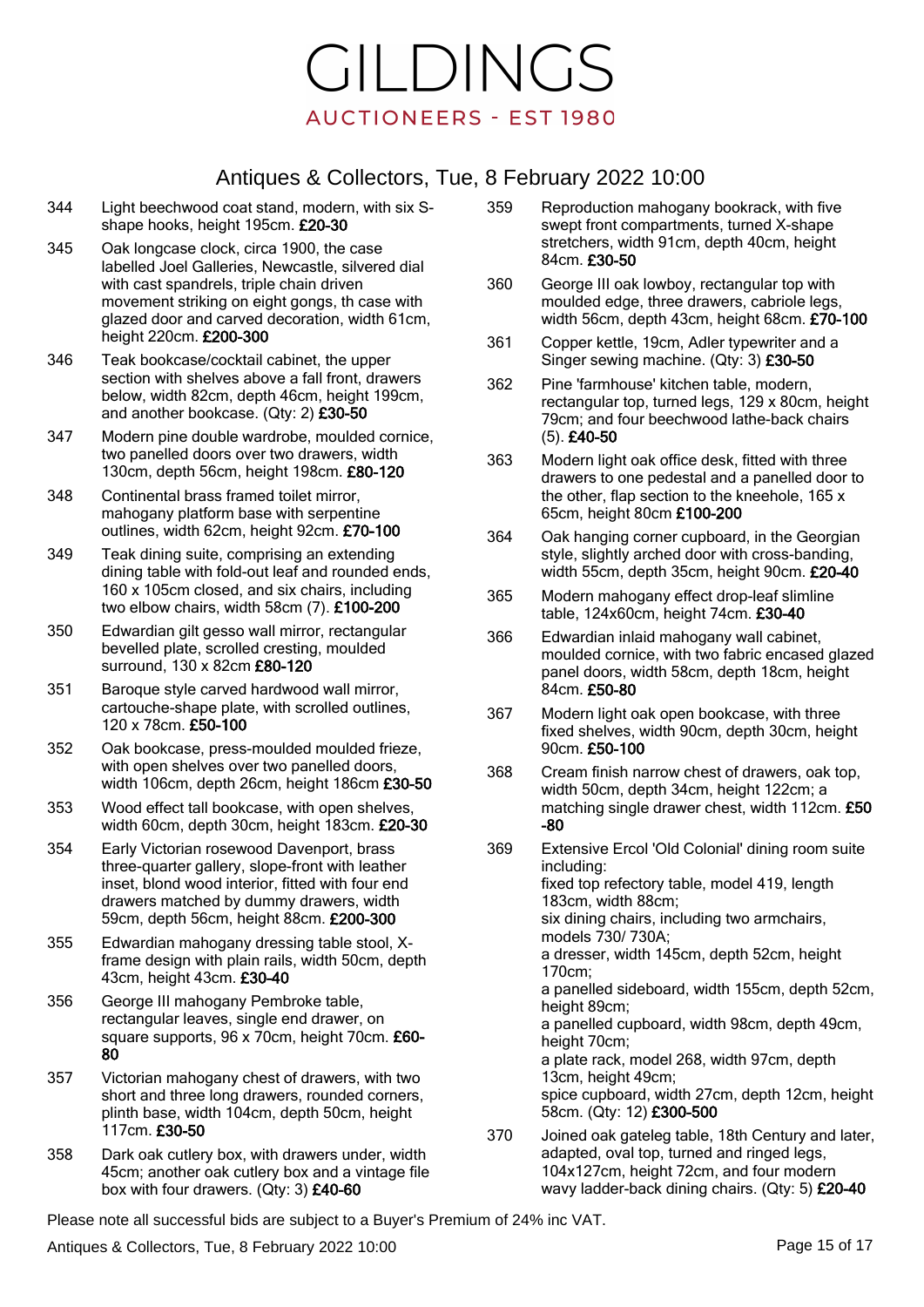

### Antiques & Collectors, Tue, 8 February 2022 10:00

- 371 Mahogany dining suite, in the Georgian style, comprising a set of eight chairs, open wavy ladder-backs, upholstered seats, moulded legs joined by H-stretchers, including a pair of carver chairs, width 62cm, six single chairs, dining table with oval top, with rounded corners, reeded edge, two turned pedestals, moulded splayed legs with brass castors, width 180cm depth 191cm height 75cm, and serpentine sideboard, two central drawers flanked by cupboards, square tapering legs. (Qty: 10) £40-60
- 372 Early Victorian mahogany hanging corner cupboard, with narrow Tunbridgware banding, moulded cornice, panelled door enclosing shelves, width 71cm, depth 34cm, height 94cm. £30-40
- 373 Pair of modern brass uplighters, adjustable dish shades, 178cm; and a standard lamp with a mahogany column, stepped square base, 168cm. (Qty: 3) £30-40
- 374 Ercol, three bookcases/ display cabinets, one with glazed upper section above a fall front cupboard, one with glazed upper section above a pair of panelled cupboards, the third with open shelf section, each above lower sections with two frieze drawers and panelled cupboards, each unit measuring width 98cm, depth 50cm, height 196cm. (Qty: 3) £200-400
- 375 Small pine three drawer tool chest, 49cm, oak tool box and a walnut writing slope, damaged. (Qty: 3) £70-100
- 376 Suite of Ercol occasional furniture including: nest of three tables, one long table housing two shorter, longest table 114cm, width 49cm, height 42cm;

small bookcase, carved detailing, width 92cm, depth 38cm, height 83cm;

magazine table, width 55cm, depth 36cm, height 50cm;

media table with drop-leaf back, carved drawer, width 75cm, depth 47cm (extended 80cm), height 48cm;

drop-leaf occasional table, width 69cm, closed width 17cm, open width 102cm, height 55cm. (Qty: 5) £200-400

377 Victorian mahogany bookcase secretaire, projecting cornice over two glazed doors, fitted secretaire drawer with maple-faced drawers and inset writing surface, two doors below, plinth base, width 122cm, depth 49cm, height 218cm. £80-120

- 378 Victorian rosewood adjustable stool, circular top, octagonal tapering column, circular base, diameter 36cm, height (as assembled) 45cm. £30-50
- 379 Small Arts & Crafts oak table, octagonal top, on chamfered supports, width 40cm, height 52cm. £30-50
- 380 Ercol compact computer cupboard, the retractable cupboards concealing a keyboard slide, further retractable shelf, raised on casters, width 104cm, depth 55cm, height 80cm. £50- 100
- 381 Small pine kitchen dresser, modern, three shelf Delft rack over two drawers and two doors. plinth base, width 91cm, depth 43cm, height 198cm. £40-60
- 382 George III mahogany bookcase cabinet, of small proportions, dentil cornice over two astragal panelled doors, the middle section originally with a tamour door, slide, drawer and two doors under, width 62cm, depth 37cm, height 178cm. £150-200
- 383 Victorian simulated rosewood chiffonier, stencilled decoration, two shelf back with scroll supports, the base with two doors flanked by columns, plinth base, width 104cm, depth 40cm, height 148cm. £150-200
- 384 Painted pine tool box, hinged lid, length 80cm; moulding planes and other tools £40-60
- 385 George III and later inlaid mahogany bookcase on chest, moulded cornice with two glaze panel doors to the upper section enclosing shelves, cupbaord and drawers, the matched base with three short drawers over three long drawers, bracket feet, width 122cm, depth 53cm, height 216cm. £200-300
- 386 Verre eglomise style wall mirror, cushioned frame, rectangular bevelled plate, 50 x 60cm. £70-100
- 387 Oak and elm country made two tier whatnot, circular tiers, tripod base, diameter 52cm, height 74cm. £50-80
- 389 Early Victorian mahogany barometer, banjoshape, with silvered dial and charts, snaw-neck pediment, width 31cm, height 113cm. £70-100
- 390 Victorian mahogany barometer, banjo-shape, silvered dial and charts, swan-neck pediment, width 26cm, height 95cm £50-80
- 391 Replica chamber alarm clock, 17th Century style, the brass and iron 30-hour movement striking a bell, on a stained oak wall bracket, lacking weights. £100-150